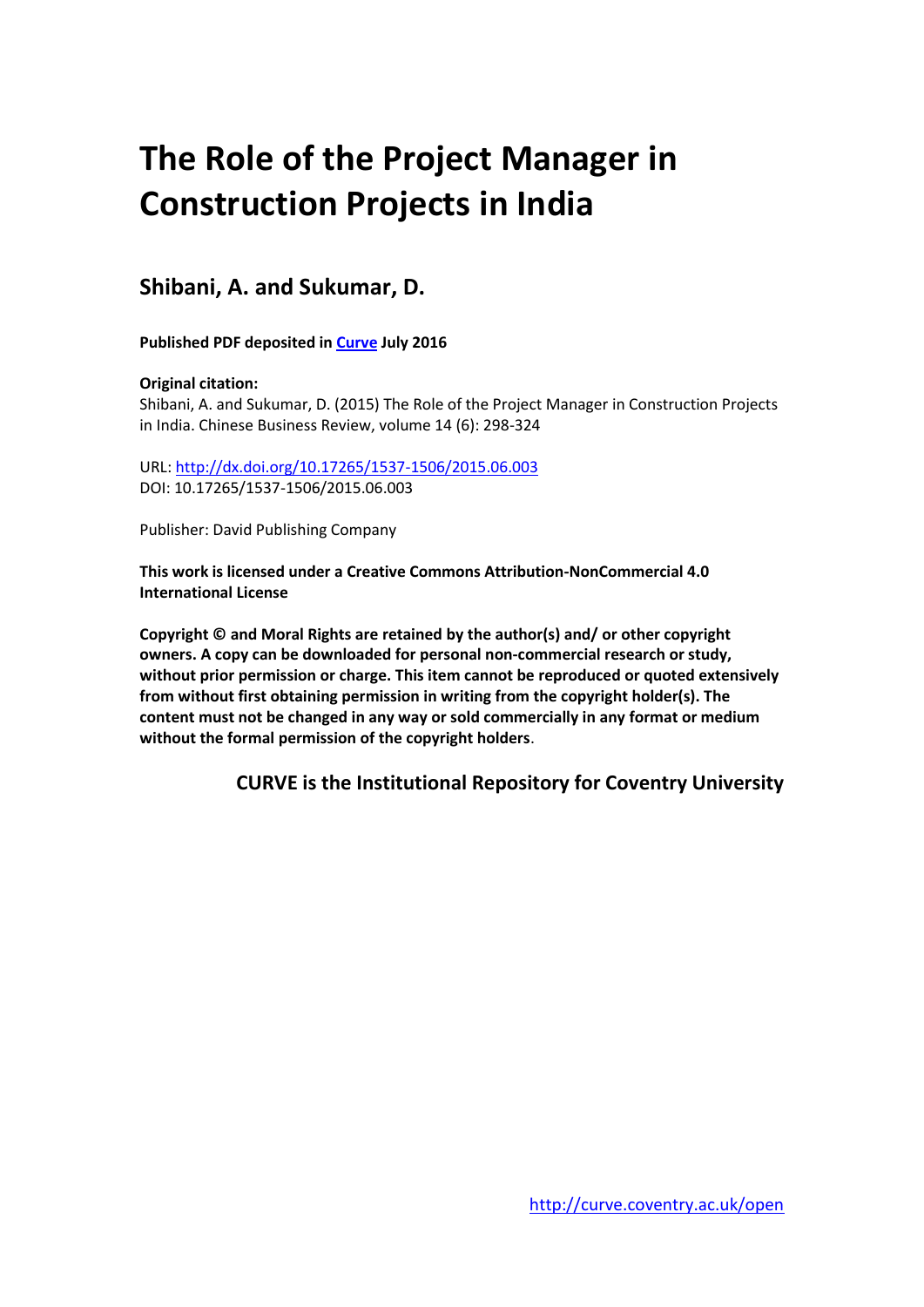

# The Role of the Project Manager in Construction Projects in India

Abdussalam Shibani, Denish Sukumar Coventry University, Coventry, England

In India, the construction industry plays an important role in the economy of the country. It employs a sizeable portion of the work force, contributes largely to the gross domestic product (GDP) of the country, and is seen as a key catalyst for the growth and development of the Indian economy. The industry, however, is beset with many challenges, including delivering projects within projected costs and delivery dates and at the right quality to increasingly discerning clients. It is because of this that project management has assumed so much importance with the project manager seen to be a critical resource in the project achieving its objectives. However, the role of the project manager is still ambiguous. These research hypotheses that the role the project manager ought to play is that of a leader. It is only when project managers assume leadership roles that construction projects achieve objectives measured against time, cost, quality, and customer satisfaction. A quantitative approach was followed in this using both theoretical and analytic methods. The theoretical studies revealed the qualities, skills, and competencies that a project manager ought to possess and the links between the project manager assuming a position of leadership and the project achieving its objectives. The main data collection tool in the analytic method was an online questionnaire administered to 20 project managers of construction projects in India. It was found that while the Indian construction industry does recognize the significance of project managers, their role is relegated to administrative, monitoring, and supervision tasks. There is an overwhelming focus on technical skills. In those cases, where project managers were involved in all the stages of the project and possessed a gamut of managerial, technical, human, and interpersonal skills, there were substantial differences in terms of time, cost, quality, and customer satisfaction in the projects administered by them. The importance of this research stems from its alerting the construction sector in India to the true role that project managers ought to play. If it serves in a shift in the perception of the role of the project managers, this research would have served its purpose.

*Keywords:* India, managerial, gross domestic product (GDP), technical skills

 $\overline{a}$ 

# **Introduction**

The construction industry in India plays an important role in the economy of India. After agriculture, it is the second largest industry in the country and is an important employment generator as well (Kamara, 2012). It is a highly diversified industry spread out across infrastructural projects including highways and airports,

Abdussalam Shibani, Ph.D., lecturer, civil engineering architecture and building, Coventry University, Coventry, United Kingdom. Denish Sukumar, M.Sc. student in construction, project, and cost management, Coventry University, Coventry, United Kingdom.

Correspondence concerning this article should be addressed to Abdussalam Shibani, Coventry University, Priory Street, Coventry, CV1 2FB, United Kingdom. E-mail: ab1732@coventry.ac.uk.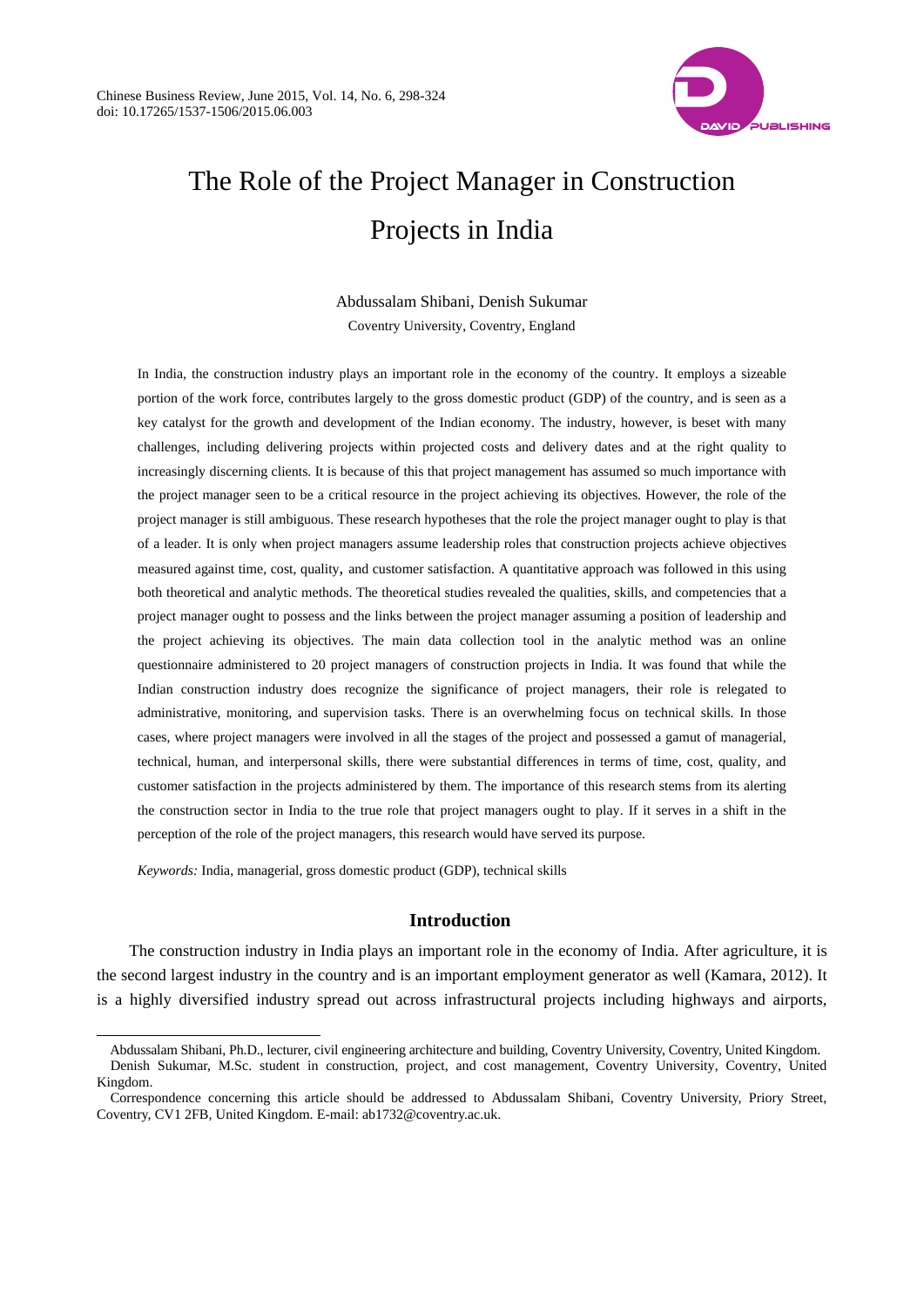commercial spaces including offices and malls, residential apartments and houses, as well as industrial factories and mills. The decades post 1990 ushered in an era of liberalization in the country which has resulted in the mushrooming of several IT parks, special economic zones, large malls, and residential complexes. These requirements gave an enormous boost to the real estate sector. A measure of the demand is the fact that there is still a shortage of residential and office space (Sabol, 2009). Despite rapid strides in infrastructural developments, there is still a shortage of adequate infrastructure to take care of the needs of India's growing population and industry (Sabol, 2009). It is apparent that in a developing country like India, the future appears bright for the building and construction industry. Indeed so important is this sector that the government has targeted investing \$500 bn in infrastructural projects alone during the decade from 2010 to 2020 (Grover & Somaya, 2011).

Currently, the sector is facing many challenges. It is a highly fragmented industry with only 0.4% of the total quarter of a million construction firms in the country being categorized as medium to large firms (Grover & Somaya, 2011). The rest of the firms come under the unorganized sector. According to research conducted by Deming (2012), it is deeply fragmented with a very low rate of profitability. At less than 10%, the margins are too low to be sustainable. Egan (2012) said that there is little investment in research and development which means that the latest innovations are in processes and technologies do not get incorporated in construction projects.

#### **Critical Success Factors for Construction Projects**

An analysis of the literature regarding critical success factors for construction projects only underscores the confusion and ambiguity that prevails on the subject. Hills, Fox, Fong, and Skitmore (2011) said that planning and control techniques are most important. These views were corroborated by Deming (2012) who stated that improved scheduling techniques, monitoring, and control mechanisms positively impact construction projects. Brown, Dillard, and Marshall (2012) and Arditi and Gunaydin (2011) also considered the aforementioned aspects as being critical but also added feedback, review, project philosophy, organization, resource allocation, and project team selection and composition as other critical success factors. Austin and Thompson (2012) identified a list of critical success factors for construction projects, including client characteristics, training, manpower competencies, management of labour, finance, and logistics. Brezet (2012) considered that management of information and transparency of communication channels are critical factors. Chua, Kog, and Loh (1999) said that cost estimation, budgeting, and adequate project funding are most important and they also add project team qualification and competence as additional factors.

Eckbald and Ashcraft (2013), in their analysis of several building projects in the United States and in India, identified setting of clear project goals and open channels of communication as critical success factors. Hewage and Ruwanpura (2009) singled out project scope as determining project duration and hence impacting project success. Piselli (2011) added to the scope, project complexity and size as other determining factors. Saaty (1999) considered management of procurement and tendering processes, including selection of contractors, sub-contractors, consultants, suppliers, and vendors to be critical factors. Womack and Jones (2012) focused on the influence of client on project results. They also said that clients have the power to critically influence and make changes in projects and hence client management was most important. Tulke, Nour, and Beucke (2012) said that environmental factors have the greatest influence on project management. These include social, political, and technical factors including funding, site, and location management to which industrial management added. Shen, V. Tam, C. M. Tam, and Drew (2012) considered allocation of sufficient resources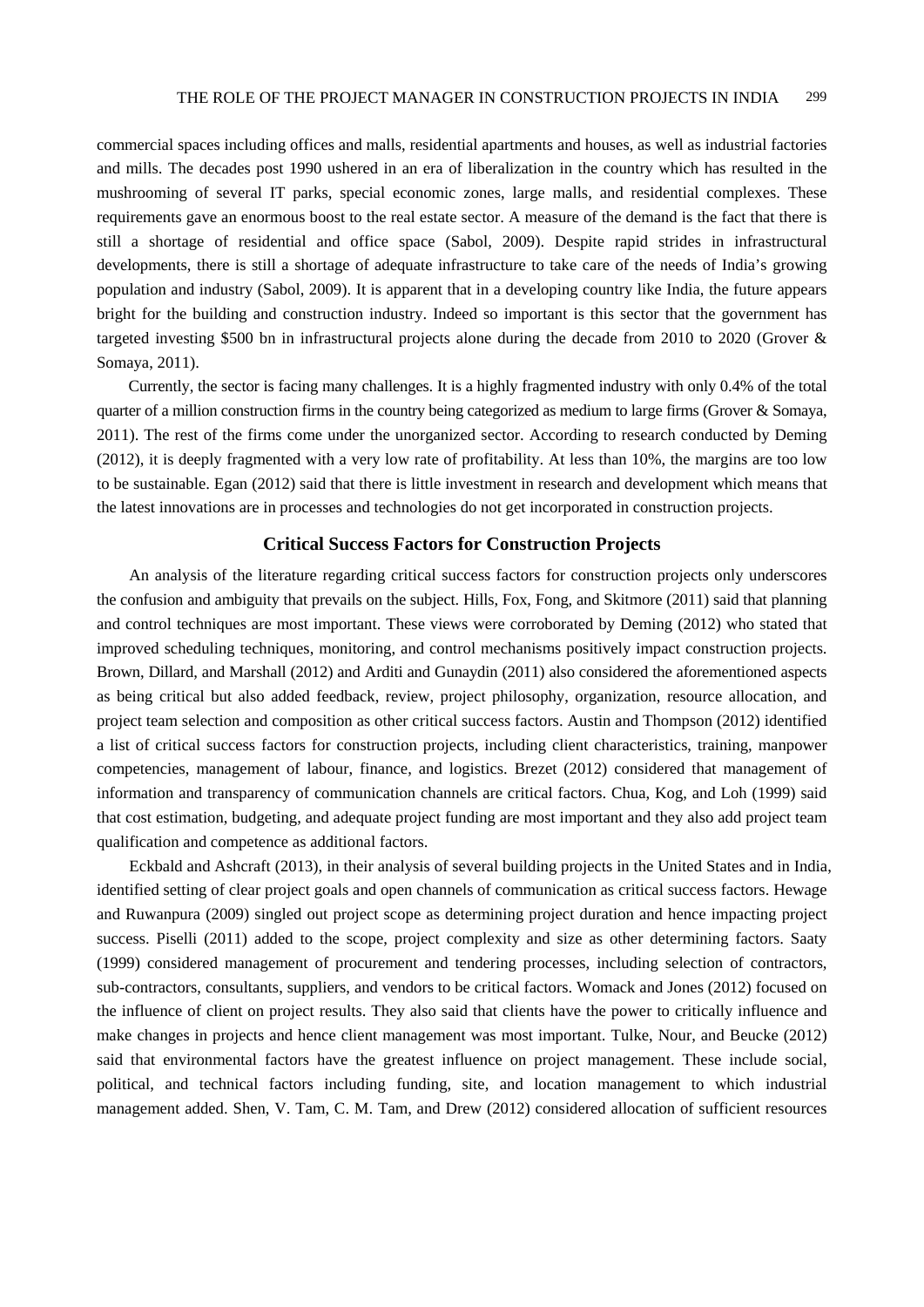while believed flexibility and change management as critical success factors.

It may be noted from the above that these views summarize common understanding of critical success factors of construction factors. An analysis of other literature indicates the shift towards consideration of project management as the most important critical success factor in addition to all of the above. Teo and Loosemore (2011) identified four critical factors related to projects. These include project management, project manager, organization, and the external environment. Project management was related to size of projects, its life cycles, competencies and skills of project members, support of top management, organizational structure and political, economic, social, and technological issues. Paritosh (2009) believed project management to be the single biggest factor in ensuring success of a project, combining planning and control, organizational structure, management action, quality control, and safety management. The latest view is that of Sami Consulting (2013) who identified project management as the most important critical success factor in construction projects and considered project management to be composed of strategy, people, process, schedules, resource and budget allocation and management of risk, tools, standards, and procedures.

It may be inferred from the above that project management has assumed critical importance in ensuring success of construction projects with the project manager playing an important role. Figure 1 indicates typical construction project activities without a project manager and the multiple tasks the construction agency has to undertake without a project manager to complete the work (Bubshait  $\&$  Al-Atiq, 2011).



*Figure 1.* Construction project without a project manager. Source: Sabol (2009).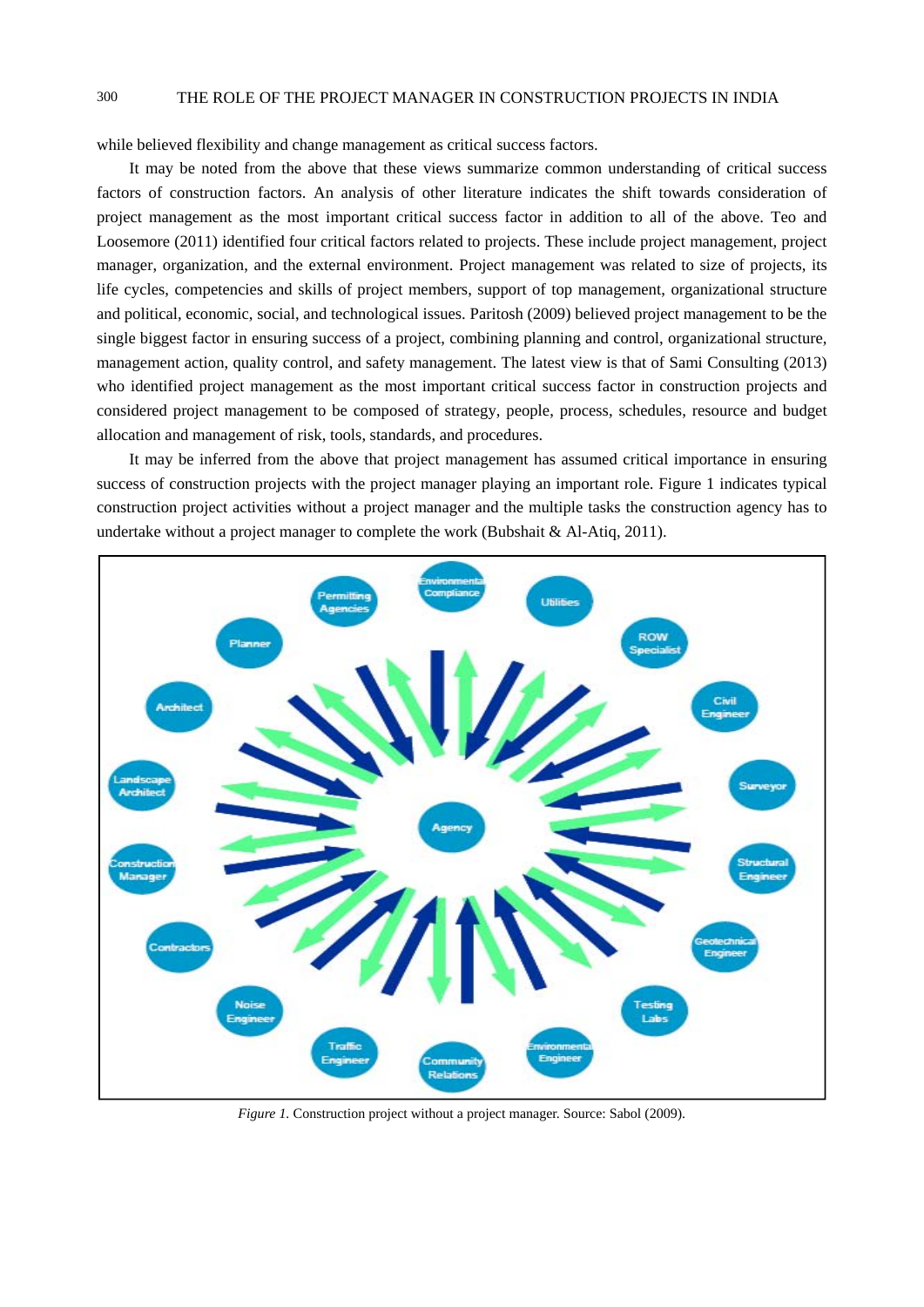

Conversely Figure 2 indicates how tasks in a construction project get streamlined and structured with a project manager to manage flow of activities.

*Figure 2.* Construction project with a project manager. Source: Sabol (2009).

#### **Role of the Project Manager**

Just like in project management, there is considerable ambiguity about the role of the project manager in construction projects. Jha (2013) said that the main role of a project manager is in the preconstruction stage where planning is the key task. Here the main role of the project manager is the preparation of deliverable schedule in accordance with client bid, drawing up the preliminary construction schedule, delineating project requirement, allocation of resources, plan review, and goal setting. Hopp and Spearman (2011) and Burdge and Robertson (2009), however, differed from this view and stated that the main role of the project manager is in the administration of the project. Here the project manager manages the clients, communicates issues, co-ordinates activities, and manages information flow. Egan (2012) believed that project managers' main role is in making acquisitions required for the construction of the project, including consistent refining the project scope, identification of items that have delivery dates which impact the schedule, procurement, and purchasing of materials. De Ridder and Vrijhoef (2013) pointed out that project managers should concern themselves solely with the management and scheduling of projects including understanding of manpower operations, applications of materials, issuance of building code, and site logistics management (CIRIA, 2013).

#### **Communication**

Formoso and Soibelman (2012) said that project managers in construction projects act as a liaison among several agents. This is also indicated in Figure 2. Therefore, leaders must have good communication skills. Drucker (2010) said that decision-making abilities, intelligence, and communication skills are essential traits of any leader. Communication refers to the ability of project managers to listen, understand, and persuade others.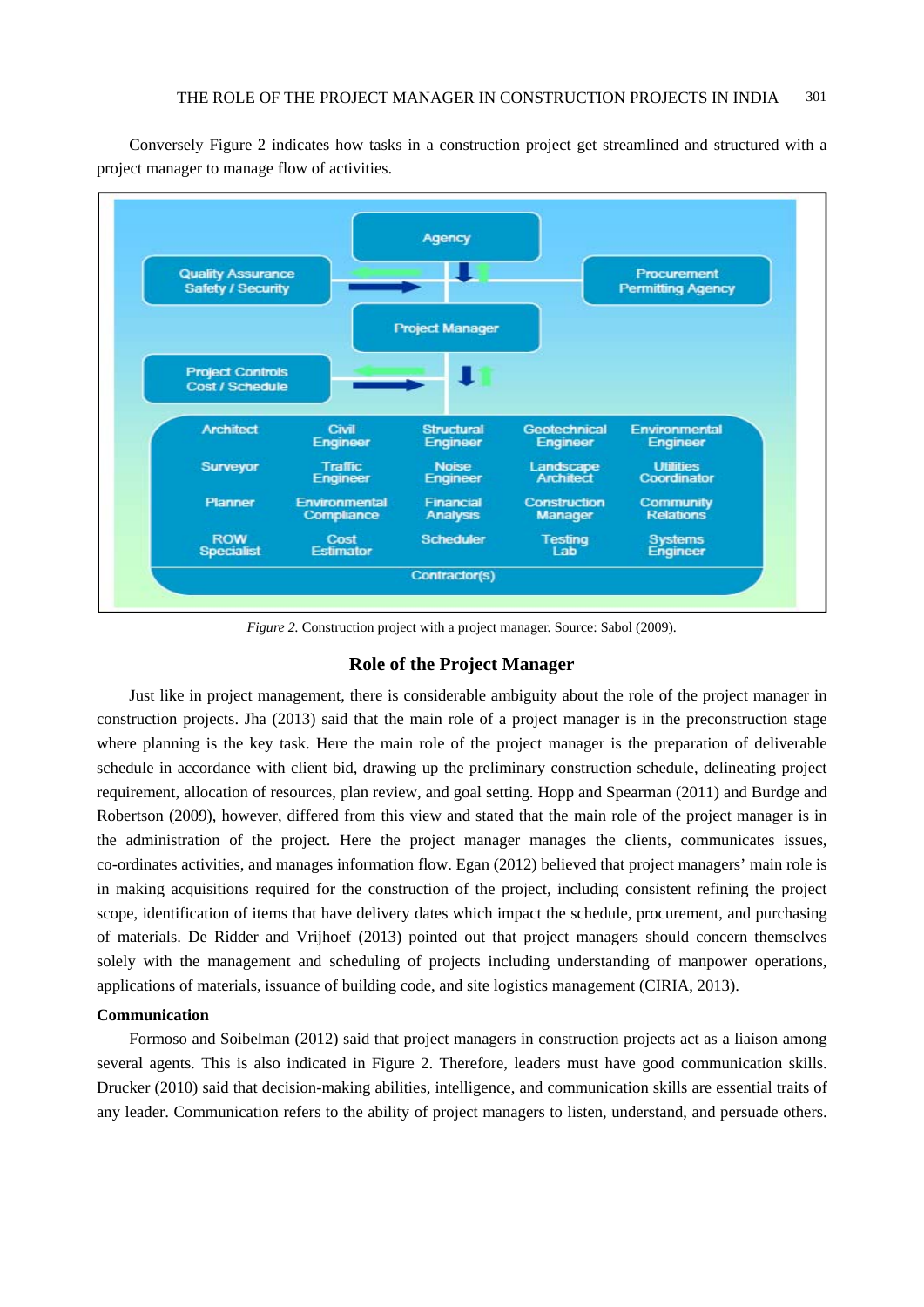Exchange of information determines effectiveness of communication which Greenwood, Jones, and Snow (2013) defined as the act of transmitting information either verbally or in written form. Bunn and Smith (2013) corroborated this view, when they stated that project managers should have good writing, oral, and listening skills.

#### **Empowerment**

According to Barnes (2011), empowering of project managers is critical for them to assume leadership position, because they then do not play the roles of implementers or managers only, but also take decisions and delegate authority. They have an enhanced role to play in the control and distribution of resources and give them more freedom and flexibility of action. By empowering project managers, project standards can be enforced, discipline maintained, and all aspects of the project appropriately monitored.

#### **Influencing**

Project managers must have the ability to influence other team members in a very personal way. Bresnen and Marshall (2011) believed one of the ways of influencing other team members is in the form of feedback provided to subordinates. Dave, Koskela, Kagioglou, and Bertelsen (2012) recommended frequent site visits, indicating interest, concern, and appreciation for performance in order to increase morale, loyalty, and a sense of belonging to the project or team. It is through this influence that standards for the work and key expectations may be communicated appropriately through all levels of the project.

# **Team Building**

According to Kwakye (2012), project managers have to have the ability to build teams. Team building is essential to make everyone in the team understand why decisions have been taken and communicate key expectations, foster learning, and knowledge sharing. Love and Smith (2013) recommended following the Xerox model which includes: (a) communication of vision; (b) development of a mission statement; (c) definition of goals; (d) development of norms; (e) development of roles; (f) development of communication processes; and (g) development of work processes. McDonald and Smithers (2012) believed team building to be key to removing barriers to proper collaborative working. Rischmoller and Alarcon (2011) said that team building decreases friction amongst team members and ensures proper selection of persons who will work together for the success of the project.

#### **Problem-Solving Skills**

Problem solving refers to the ability to analyze adverse conditions and sources of conflict, identify practical solutions, and then implement them. Problem-solving skills are essential for any project manager, particularly in construction projects, where eruption of problems across the project life cycle is routine. According to Skoyles (2011) and Crittenden (2012), project managers who are also leaders must have the ability to make informed judgments where they use data and experience to draw conclusions and make decisions that lead to the solution of problems when they arise.

#### **Conflict Resolution**

Wand and Hannafin (2012) defined conflicts as differences of ideas, beliefs, and opinions on any particular point and that conflict resolution is a key leadership trait to be developed in a project manager. This is because of the frequency of occurrence of conflicts in construction projects. A conflict results in the breaking of personal and professional relationships, creates tension, reduces effectiveness of the team, and ultimately leads to compromise in goals of the construction project.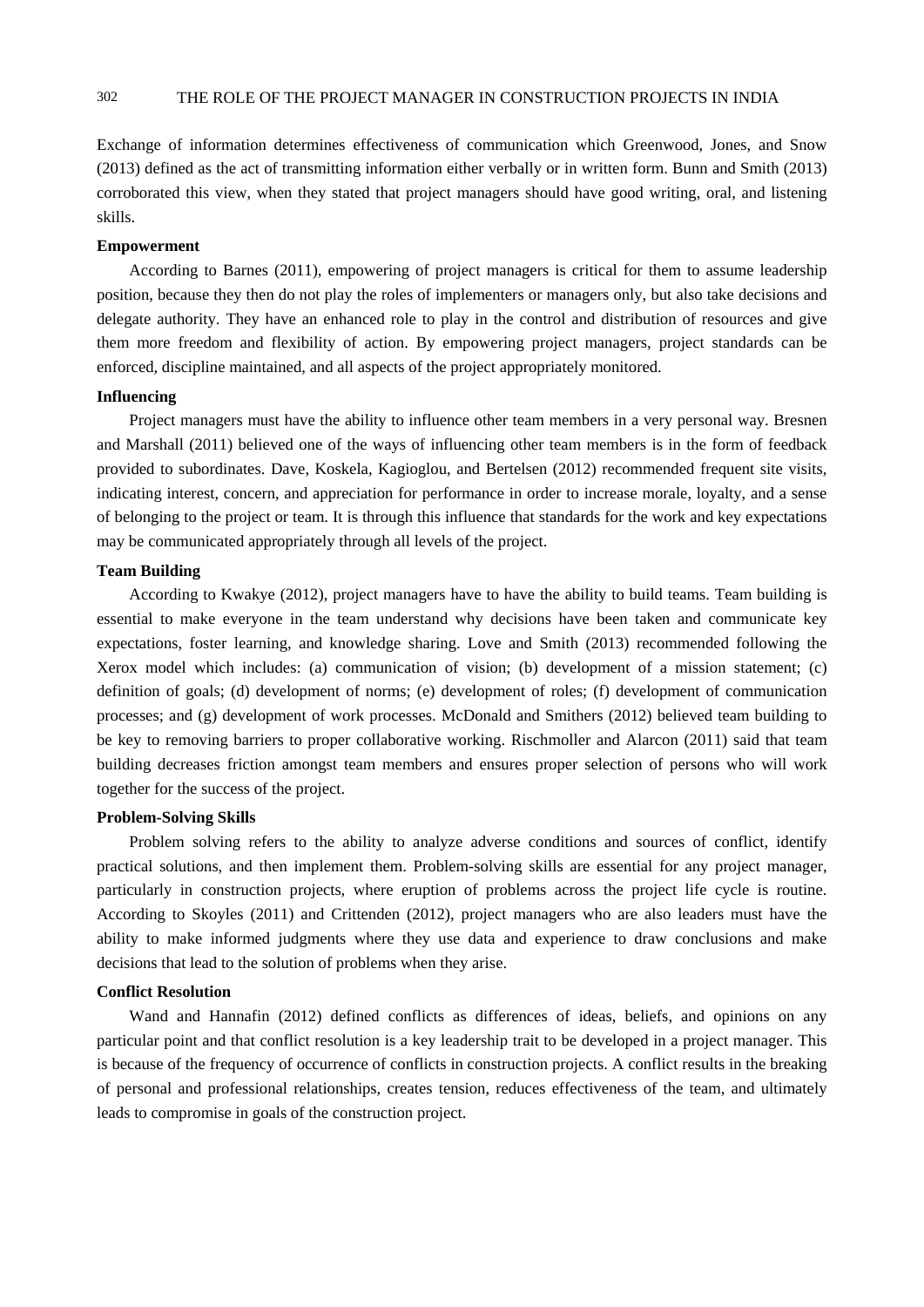#### **Planning and Goal Setting**

One of the key leadership skills that project managers in construction projects need to develop is planning and goal setting. Planning is the ability to set goals and then formulate action steps to achieve that goal. Turner (2012) in fact considered planning to be the creating expression of a leader.

#### **Visioning**

One of the points of difference between project managers and project managers who are also leaders is the ability to develop a vision for the entire project. It is said that a vision is necessary to set goals and chart the course of action for the project including creation of strategies that lead to the achievement of this vision. It aids in describing what an organization or projects wants to achieve.

#### **Sense of Responsibility**

A keen sense of responsibility is another essential feature of the leader project manager. This sense of responsibility is directed towards the team, its performance and the project managers own performance, the overall success of the project, working within budgets, time schedules, quality, and safety requirements.

#### **Ethics**

Project managers are also moral beings who take morally correct decisions. Such behavior then governs the conduct of other individuals in the projects. Hence abiding by a set of professional ethics and norms is critical in project management (Saaty, 1999). Ethical behavior translates into business benefits as well, including proper cost management, maintenance of quality and competitiveness, as well as creation of customer satisfaction.

#### **Initiative**

Project managers who take initiative are also leaders. This taking of initiative is key to the identification of new ideas, procedures, sharing of ideas, resolution of problems, and in overcoming obstacles (Schonberger, 2009). It refers to the ability to foresee and pre-empt events and problems before they occur.

#### **Time Management**

Effective time management is essential to control time and to finish various tasks according to set deadlines. Effective time management is actually reducing overall time of the project with no compromise in quality or cost of the project and is a key trait of a good leader (Abdel-Razek, 2012).

#### **Monitoring**

Monitoring is one of the critical tasks of any project manager and involves observing work progress, collection and evaluation of information and using such information to take corrective measures wherever necessary to enhance performance. Effective monitoring results in completion of the project within budget, within timelines, and at desired quality levels as well (Berends, 2007).

#### **Positivity**

Rischmoller and Alarcon (2011) saw a clear link between positivity and success of the project. Positivity refers to respect for a person's dignity and self worth. It includes appreciation for work well done. A project manager who is able to create such feelings in their team members is also a leader who leads the team on to the achievement of specific objectives.

#### **Personal Traits**

Apart from technical qualifications and experiences, project managers must also possess personal traits that lead on to leadership. Motete, Mbachu, and Nkado (2011) said that self confidence, self awareness,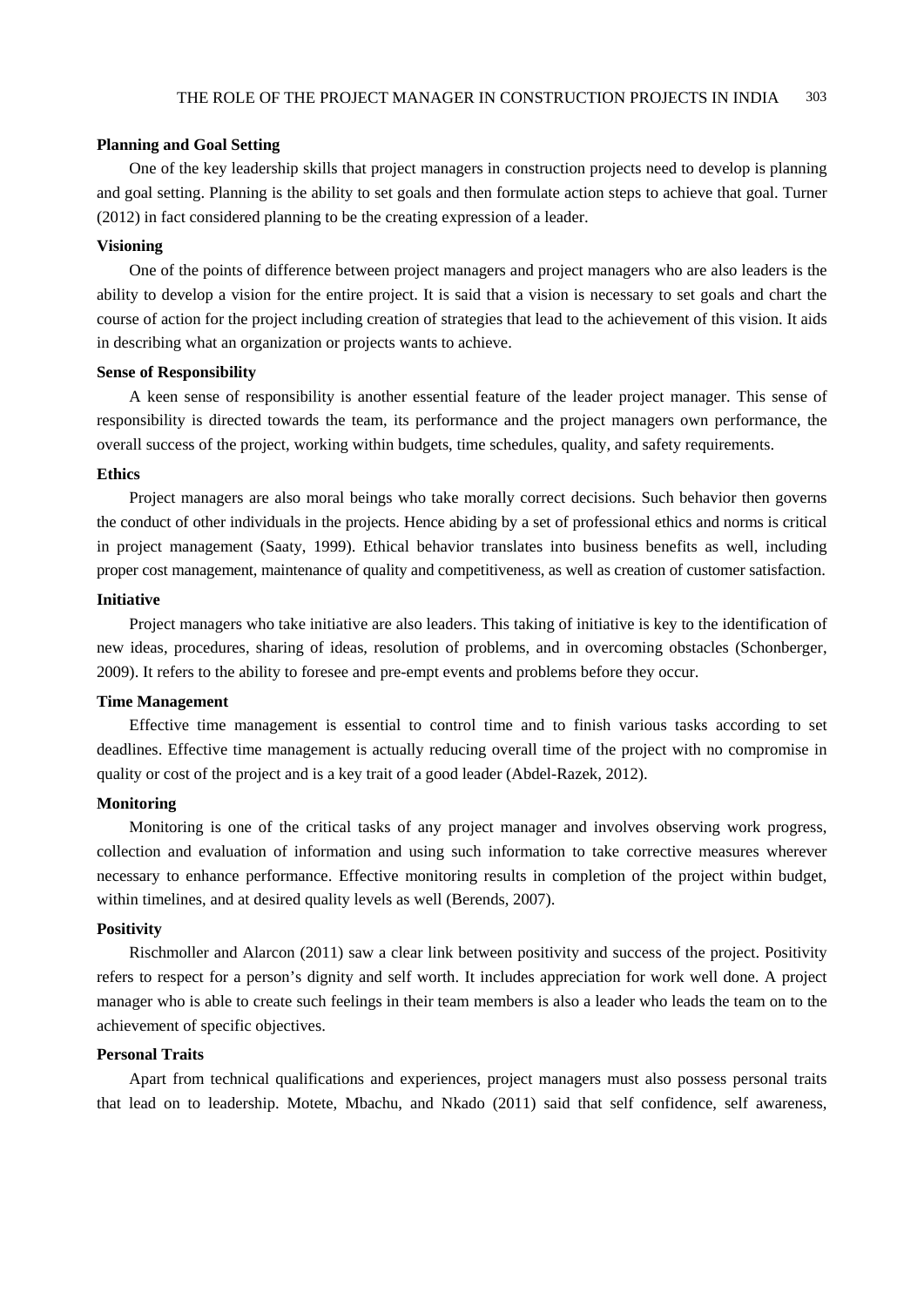flexibility, honesty, integrity, quick thinking, persistence, intelligence, creativity, and the ability to conceptualize are some of the most important traits.

#### **Research Methodology**

All research methodologies can be classified as qualitative and quantitative. Qualitative research is based on theoretical study and is used to identify patterns, themes, or recurring features in a mass of data. Quantitative studies are based on precise measurements and experiments and are used to identify statistical relationships among a set of variables. Qualitative studies use a process of exploration to construct and explain hypotheses. Conversely, quantitative studies use mathematical models and calculations to predict possible outcomes (Zikmund, Babin, Carr, & Griffin, 2010).

According to Wegner (2010), qualitative methods are best employed when explaining social phenomena. It is a research that deals with subjective assessment of attitudes, opinions, and behavior. Research in such a situation is a function of researcher's insights and impressions. As such, it can be subject to bias, prejudice of the interpreter. Such an approach to research generates results either in non-quantitative form or in the form which is not subjected to rigorous quantitative analysis.

According to Zikmund et al. (2010), quantitative research is based on numbers and statistics. It is used to test hypotheses, look at cause and effect, and make predictions. It is used to identify statistical relationships between variables and yields objective results.

The quantitative method has been employed in this research, since it is based on precise measurements and statistical analysis which yield results that are objective and hence more credible. These results can hence be generalized to all construction companies in India. The quantitative method used in this research uses both descriptory and analytic techniques.

# **The Descriptory Technique**

In the descriptory technique, facts or information already available are first analyzed to make a critical evaluation of the material. Descriptory research relies on secondary research that has already been conducted in the past. By collating the results of secondary data about a particular problem, fresh insights might be obtained. Descriptory research is based on theoretical study and is used to identify patterns, themes, or recurring features in a mass of data. In this research, the descriptory method has been used to construct the literature review to identify how the role of the project manager has been perceived in construction projects in India.

During this research, the sources of secondary data used by the author included business journals, books and publications, as well as the Internet. As far as possible, only peer reviewed articles and journals were used. The data set may therefore be considered to be reliable and valid.

The broad hypotheses that emerge from the literature review are formulated below:

H1: The more the project manager of construction projects assumes a leadership role, the timelier the project deliveries;

H2: The more the project manager of construction projects assumes a leadership role, the more cost efficient the project has;

H3: The more the project manager of construction projects assumes a leadership role, the better the quality of the project is;

H4: The more the project manager of construction projects assumes a leadership role, the more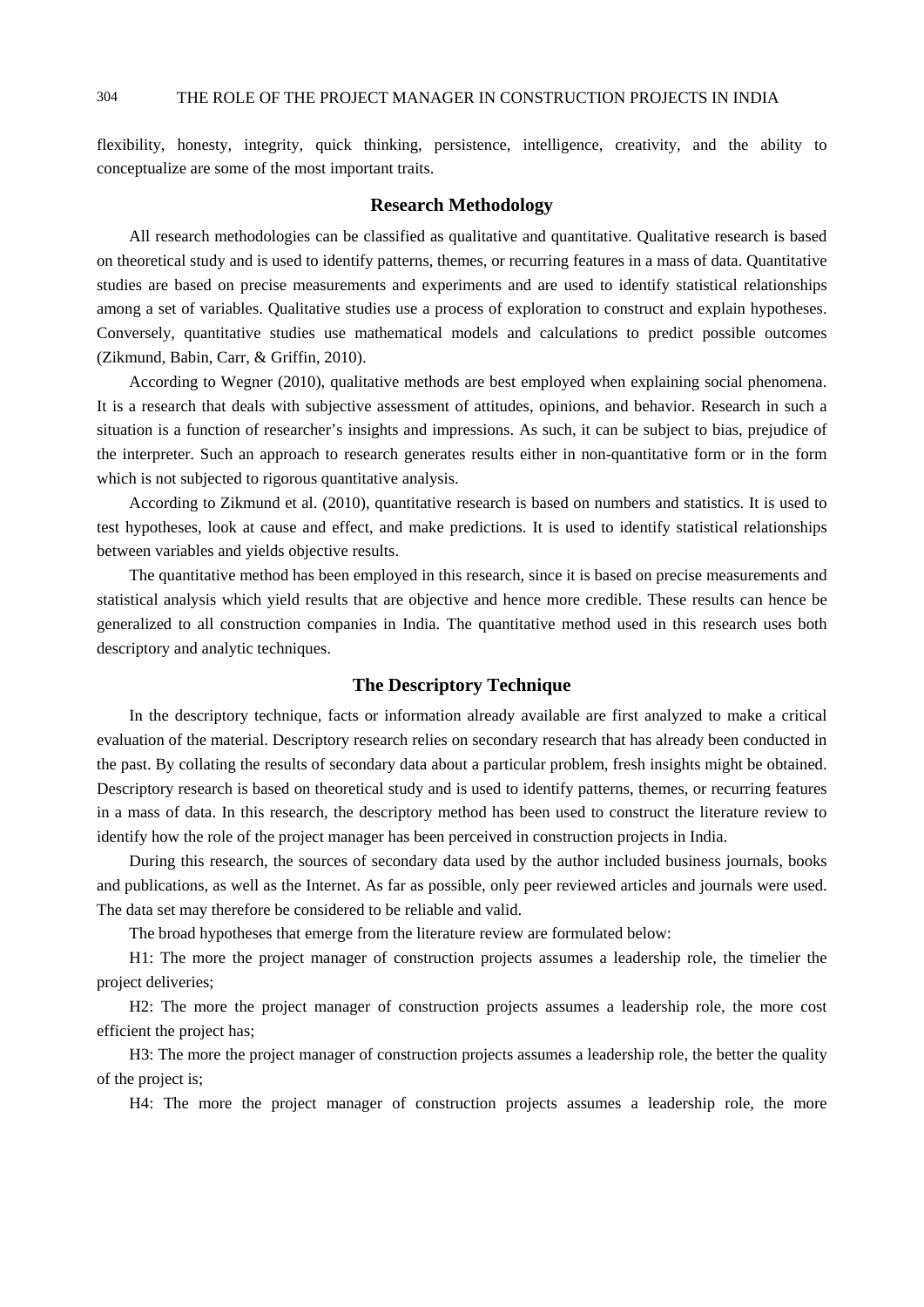productivity of the project is;

H5: The more the project manager of construction projects assumes a leadership role, the more the turnover, profitability, and market share of the construction firm are.

It may be noted that the above are only hypotheses. They have to be validated by the analytic method.

#### **The Questionnaire**

The questionnaire formed the main data collection tool. The questionnaire consisted of 20 close ended questions administered to the project managers of 20 construction projects in India. Close ended questions yield objective answers that can be used for statistical analysis. Hence in the interest of obtaining objective results and reducing ambiguity, close ended questions were chosen. Participants could answer the questionnaire based on a four-point Liker scale. Their preferred choice of answer could be represented by a number one to four which when collated together could be used for statistical analysis. The questionnaire administered to the project managers would evaluate the role they played in their respective projects and what bearing their role have on the effectiveness of the project.

The questionnaire was used as the primary data collection instrument as it offers several advantages. According to Hague (1987), a questionnaire is the quickest, most economical, and practical method of gathering information. This is especially so, when compared to personal interviews or focus groups. The questionnaire can be answered at the convenience of the respondents. Moreover, the respondents can answer it without disclosing their identities. This will encourage disclosure of information in a frank and uninhibited manner, eliminating errors that occur due to prejudice or bias of the respondents.

#### **Phone Interview**

A questionnaire is administered only once to collect a main data set. However, the author at times encountered doubts whilst perusing the questionnaire or wanted more clarifications. For these purposes, a phone interview was used. The author called up the respondents on their phone numbers to clarify any doubts. The phone interview method was used instead of a personal interview, as it is far more convenient to clear doubts and it is quick, flexible, and cheap. It also does not bring personal presence or inconvenience to the respondents.

The questionnaire used to interview the respondents consists of the following sections—demographics. It consists of three questions which queried on the tenure of respondents in current organization, total experience as project manager and educational qualifications. The main purpose of these questions was to analyze the kind of professionals that construction companies in India utilize as project managers.

#### **Data Analysis**

#### **Section A—Demographics**

This section explores the demographic profile of the respondents.

**Tenure.** It can be seen from Figure 3 that of the 20 respondents, 18 have tenure of more than five years with the remaining two having tenure of three to five years.

**Experience.** From Figure 4, it can be seen that all the respondents have experience of more than 20 years in project management in the construction industry.

**Qualifications.** From Figure 5, it is evident that all the respondents are well qualified. Sixteen of the 20 have an engineering degree while the other four are graduates. Sixteen have post graduate degrees in management while the other four have post graduate technical qualifications.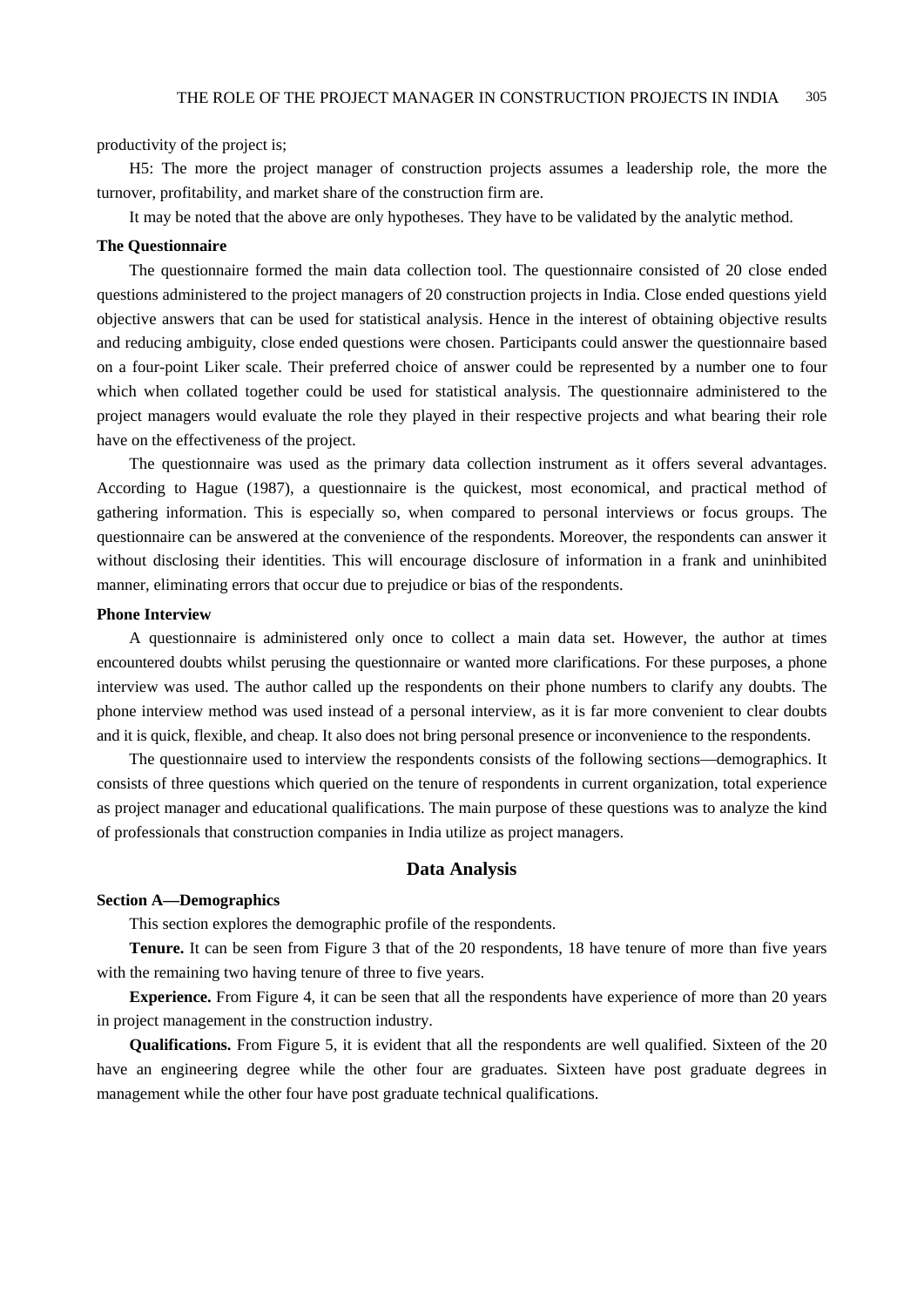

*Figure 3.* Tenure with current organization.



*Figure 4.* Experience as project manager.



*Figure 5.* Qualifications.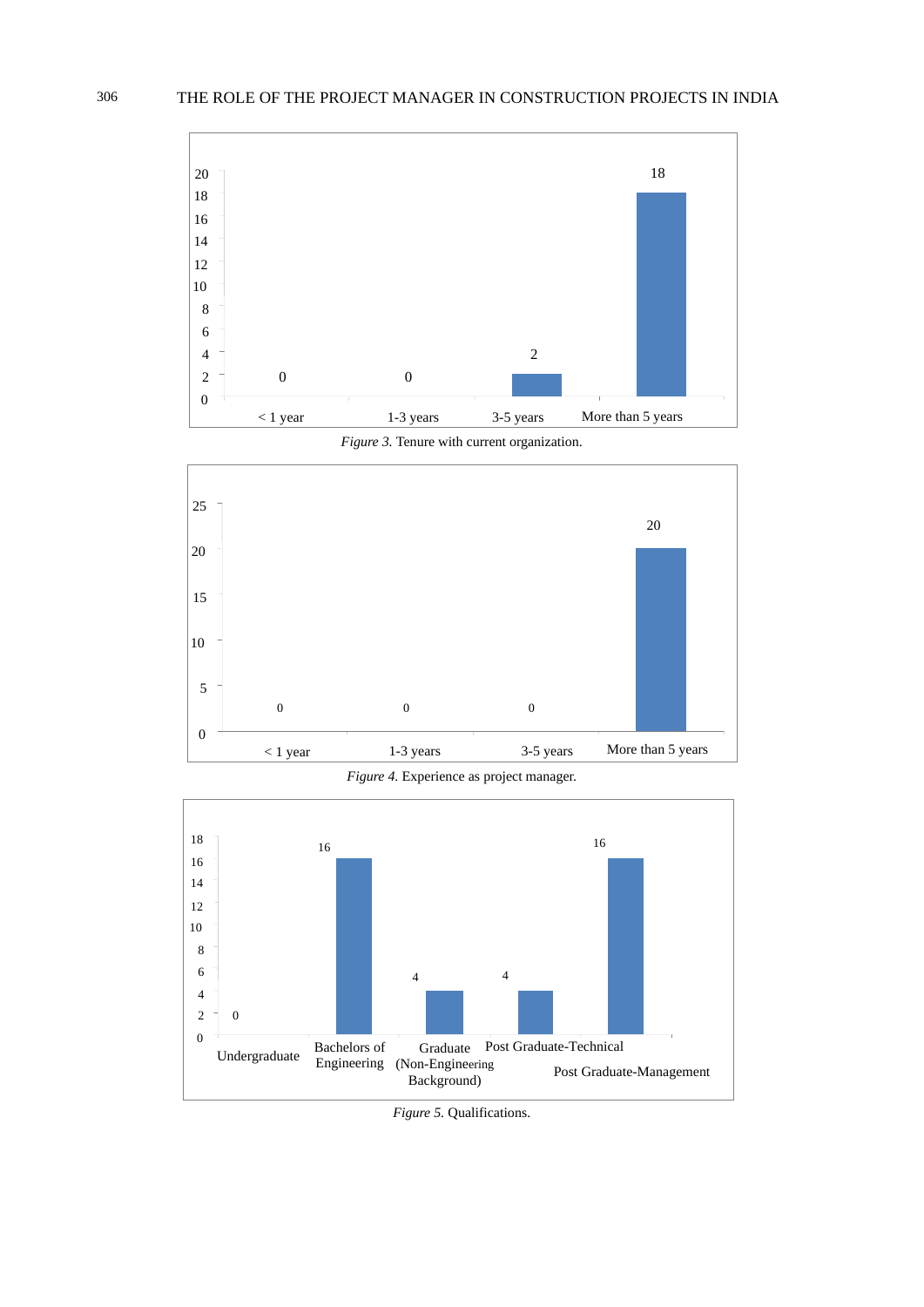An analysis of the demographics of the respondents indicates that all are well qualified professionals with long tenure in their organizations and experience as project managers in construction management. It indicates that even in a developing country like India, project management is a task assigned to professional persons. The implications for this research are that their views will be more accurate and relevant and this will yield objective and valid results.

#### **Section B—The Role of the Project Manager**

This section explores how the project managers view themselves and what is their role as project managers in construction sites in India.

**Challenges in Indian construction industry.** From Table 1, it is evident that many of the challenges that one would have assumed as being critical to the construction industry have in fact not being named as being so. This includes weak consumer demand, lack of manpower, lack of finance, and a weak global economy. This points to burgeoning construction projects in India which, as was identified in mentioned section, is witnessing a construction boom. What has however been rated as critical is lack of systems and processes, cost overruns, untimely completion, waste of money, time, resources, conflicts between end clients and construction firms, achieving customer satisfaction, and high competition. These findings are corroborated with those of the mentioned section which identified achieving client satisfaction as the most important challenge in the construction industry. Moreover, the Indian construction sector is highly fragmented, with projects being plagued with cost overruns, untimely construction schedules, defects, and poor crisis management.

Table 1

| $\mathbf \circ$                                  |                      |                |                                  |                      |         |                      |  |
|--------------------------------------------------|----------------------|----------------|----------------------------------|----------------------|---------|----------------------|--|
|                                                  | Most<br>important: 4 | Important: 3   | Moderately<br>important: $2 : 1$ | Unimportant Weighted |         | Interpretation       |  |
|                                                  |                      |                |                                  |                      | average |                      |  |
| Government bureaucracy                           | 3                    | 17             | 0                                | 0                    | 3.2     | Important            |  |
| Lack of sources of finance/capital               | $\Omega$             | $\Omega$       | 16                               | 4                    | 1.8     | Moderately important |  |
| Weak consumer demand                             | 0                    | $\Omega$       | 4                                | 16                   | 1.2     | Unimportant          |  |
| Very high competition                            | 17                   | 3              | 0                                | $\Omega$             | 3.9     | Most important       |  |
| Lack of manpower                                 | 0                    | $\Omega$       | 2                                | 18                   | 1.1     | Unimportant          |  |
| Lack of systems and processes                    | 18                   | 2              | 0                                | $\theta$             | 3.9     | Most important       |  |
| Cost overruns                                    | 17                   | 3              | 0                                | $\theta$             | 3.9     | Most important       |  |
| Weak global economy                              | $\theta$             | $\theta$       | 17                               | 3                    | 1.9     | Moderately important |  |
| Non-completion of projects on time               | 20                   | $\Omega$       | 0                                | 0                    | 4.0     | Most important       |  |
| Waste of time, money, resources                  | 18                   | 2              | 0                                | $\theta$             | 3.9     | Most important       |  |
| Achieving customer satisfaction                  | 19                   |                | 0                                | $\Omega$             | 4.0     | Most important       |  |
| Conflict between customers and<br>project owners | 18                   | $\overline{c}$ | 0                                | $\theta$             | 3.9     | Most important       |  |

*Challenges in Indian Construction Industry* 

From the mentioned section, it was identified that it was precisely in recognition of these challenges that project management has assumed such significance in the construction industry even in India, just like in the rest of the world with project managers playing a key role in the management of construction projects. However, just what role they play and what is their effectiveness in the outcomes of construction projects in terms of time, cost, quality, and customer satisfaction in India, have not been explored in the literature. It is this gap that this research seeks to cover.

**Project managers as leaders.** The respondents were queried whether they considered themselves to be leaders or not. Tables 2 and 3 summarize their results.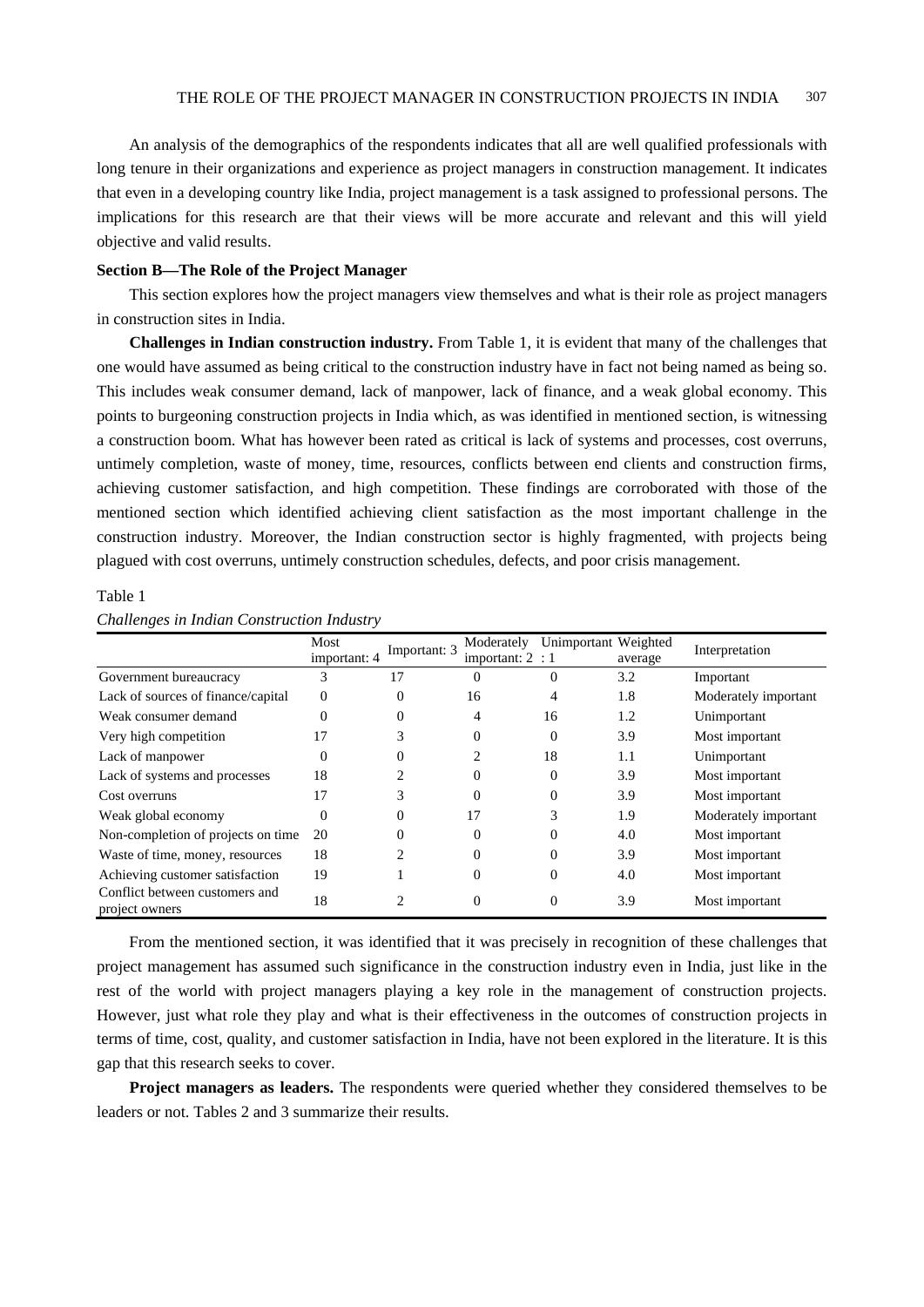| атн<br>н. |  |
|-----------|--|
|-----------|--|

| Group A:<br>Project managers who regard themselves as leaders | Project manager 7  |
|---------------------------------------------------------------|--------------------|
|                                                               | Project manager 11 |
|                                                               | Project manager 12 |
|                                                               | Project manager 18 |

*Project Managers Who Consider Themselves as Leaders*

#### Table 3

*Project Managers Who Do Not Consider Themselves as Leaders* 

| . <sub>0</sub>                                           |                    |
|----------------------------------------------------------|--------------------|
| Group B:                                                 | Project manager 1  |
|                                                          | Project manager 2  |
|                                                          | Project manager 3  |
|                                                          | Project manager 4  |
|                                                          | Project manager 5  |
|                                                          | Project manager 6  |
|                                                          | Project manager 8  |
|                                                          | Project manager 9  |
| Project managers who do not regard themselves as leaders | Project manager 10 |
|                                                          | Project manager 13 |
|                                                          | Project manager 14 |
|                                                          | Project manager 15 |
|                                                          | Project manager 16 |
|                                                          | Project manager 17 |
|                                                          | Project manager 19 |
|                                                          | Project manager 20 |

From Table 2, it can be seen that of the 20 respondents, only four consider themselves as leaders. These have been termed as Group A while the remaining 16 respondents who did not consider themselves as being leaders have been termed Group B. The rest of the questionnaire analysis will examine the responses of both these groups separately.

From the literature review, it was identified that construction projects may be divided into four stages. These include the formulation, conceptualization, execution, and completion stages. The following four questions will examine whether the project managers are involved in all the stages or if their use is relegated to some stages of construction only.

**Involvement in the formulation stage of construction projects.** Table 4 indicates the responses of the Group A managers.

From Table 4, it can be seen that all the respondents strongly disagree that they are not involved in the initial formulation stages of the construction project. All the other parameters that go into the initial stages of any construction project, such as tender evaluation, selection of bids, preparation of bid schedules, marketing, vendor finalization, etc., attract strong involvement from all the Group A managers.

Table 5 indicates the response from the Group B managers.

From Table 5, it is apparent that the Group B set of project managers are not involved in any way in the initial formulation stage of the construction projects. It is evident that these tasks fall under the purview of respective departments, such as estimation, procurement, and marketing with the project managers not being involved at this stage of the project.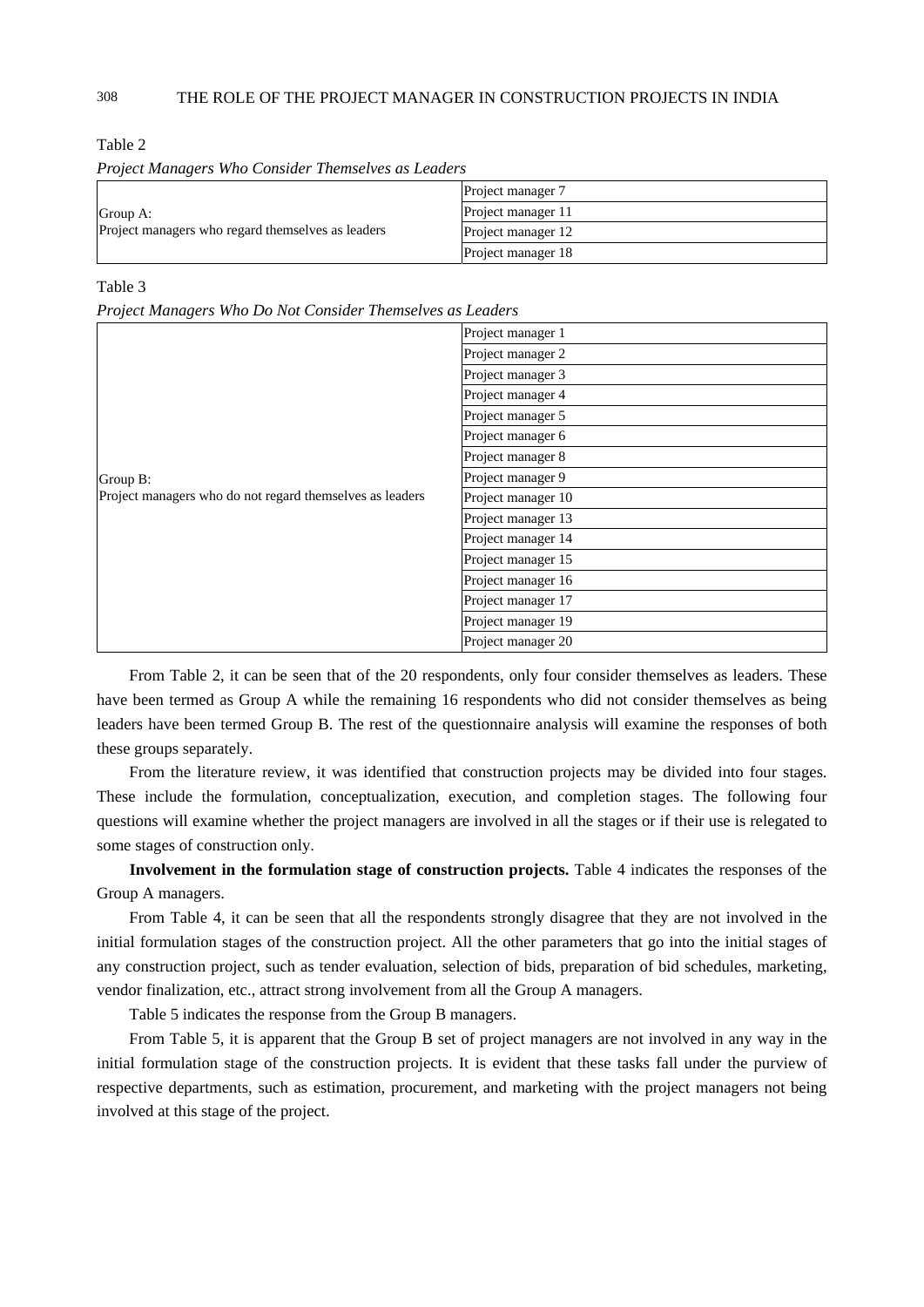# Table 4

#### *Formulation Stage—Group A*

| Group A                                                                 | Strongly<br>agree: 4        | Agree: 3       | Disagree: 2 | Strongly<br>disagree: 1 | Weighted<br>average | Interpretation    |
|-------------------------------------------------------------------------|-----------------------------|----------------|-------------|-------------------------|---------------------|-------------------|
| Interface with customers to<br>understand their requirements            | 3                           |                | $\theta$    | $\Omega$                | 3.8                 | Strongly agree    |
| Calling for bids/tender                                                 |                             | $\Omega$       | 3           | $\Omega$                | 2.5                 | Agree             |
| <b>Evaluation of tenders</b>                                            | 3                           |                | $\Omega$    | $\Omega$                | 3.8                 | Strongly agree    |
| Selection of bids/tender                                                | $\mathcal{D}_{\mathcal{L}}$ | $\mathfrak{D}$ | $\Omega$    | $\Omega$                | 3.5                 | Strongly agree    |
| Marketing of company, its<br>competencies and offerings                 | 4                           | $\theta$       | $\Omega$    | $\Omega$                | 4.0                 | Strongly agree    |
| Assisting the estimating department<br>during plan review               | $\mathcal{R}$               |                | $\Omega$    | $\Omega$                | 3.8                 | Strongly agree    |
| Preparing a deliverable schedule<br>relative to bidding practices       | 4                           | $\Omega$       | $\Omega$    | $\Omega$                | 4.0                 | Strongly agree    |
| I am not involved in the formation<br>stage of the construction project | $\theta$                    | $\Omega$       | $\Omega$    | 4                       | 1.0                 | Strongly disagree |
| Finalization and selection of<br>vendors/supplier                       | 4                           | $\Omega$       | $\Omega$    | $\Omega$                | 4.0                 | Strongly agree    |

### Table 5

#### *Formulation Stage—Group B*

| Group B                                                                 | Strongly<br>agree: 4 | Agree: 3 | Disagree: 2 | Strongly<br>disagree: 1 | Weighted<br>average | Interpretation    |
|-------------------------------------------------------------------------|----------------------|----------|-------------|-------------------------|---------------------|-------------------|
| Interface with customers to<br>understand their requirements            | $\theta$             | 5        | 8           | 3                       | 2.1                 | Disagree          |
| Calling for bids/tender                                                 | 0                    | $\Omega$ | $\theta$    | 16                      | 1.0                 | Strongly disagree |
| Evaluation of tenders                                                   | 0                    |          | $\Omega$    | 14                      | 1.3                 | Strongly disagree |
| Selection of bids/tender                                                | $\theta$             | $\Omega$ | $\theta$    | 16                      | 1.0                 | Strongly disagree |
| Marketing of company, its<br>competencies and offerings                 | $\theta$             | $\theta$ | 14          | 2                       | 1.9                 | Disagree          |
| Assisting the estimating department<br>during plan review               | $\Omega$             | $\theta$ | 12          | 4                       | 1.8                 | Disagree          |
| Preparing a deliverable schedule<br>relative to bidding practices       | $\overline{0}$       |          | $\Omega$    | 15                      | 1.1                 | Strongly disagree |
| I am not involved in the formation<br>stage of the construction project | $\theta$             |          | $\Omega$    | 15                      | 1.1                 | Strongly disagree |
| Finalization and selection of<br>vendors/supplier                       | $\Omega$             | $\theta$ | $\Omega$    | 16                      | 1.0                 | Strongly disagree |

**Involvement in the conceptualization stage of construction projects.** Table 6 indicates the response of Group A managers.

It is evident that even in the conceptualization stage of construction projects, the Group A set of project managers are actively involved. This includes design, material selection, delegation of responsibility, purchase of materials, costing and financial estimations, contract management, scheduling, and goal setting (setting the mission and vision for the project).

Table 7 indicates the response of the Group B set of project managers.

Unlike in the formulation stage, where Group B was unanimous in its non-involvement, there is some involvement in the conceptualization stage. An analysis of Table 7 indicates that Group B is involved in aspects, such as schedule planning, contract management, costing, and planning for project requirements. However, in such aspects, such as goal setting, vision and mission formulation, design and conceptualization, purchase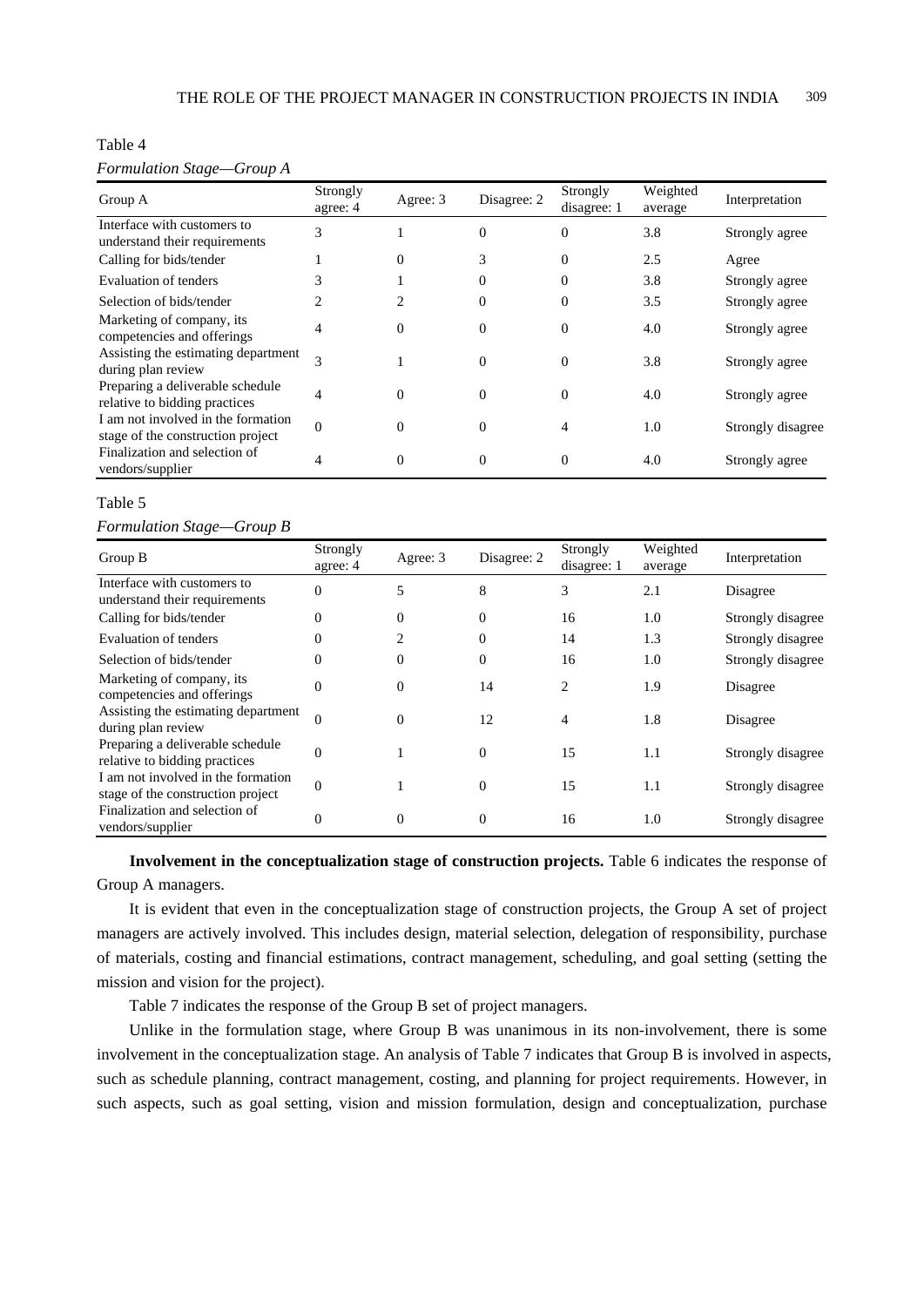planning, and clarification of project scope, they are not involved. Yet, it may be noted here that it is these latter tasks that are more related to conceptualization and visualization of the entire project in its entirety.

#### Table 6

*Conceptualization Stage—Group A* 

| Group A                                                                       | Strongly<br>agree: 4 | Agree: 3       | Disagree: 2 | Strongly<br>disagree: 1 | Weighted<br>average | Interpretation    |
|-------------------------------------------------------------------------------|----------------------|----------------|-------------|-------------------------|---------------------|-------------------|
| Design and conceptualization of final<br>construction product                 |                      | $\Omega$       | $\theta$    | $\Omega$                | 4.0                 | Strongly agree    |
| Selection of materials, finishes,<br>specifications of projects               | $\mathcal{R}$        |                | $\Omega$    | $\Omega$                | 3.8                 | Strongly agree    |
| Preparing a preliminary construction<br>schedule                              |                      | 0              | $\Omega$    | $\Omega$                | 4.0                 | Strongly agree    |
| Delineating project requirement and<br>general conditions                     | 4                    | $\Omega$       | $\Omega$    | $\Omega$                | 4.0                 | Strongly agree    |
| Purchasing of materials, finished<br>goods required for the project           | 3                    |                | $\Omega$    | $\Omega$                | 3.8                 | Strongly agree    |
| Structure project task and clarify scope 4                                    |                      | 0              | $\Omega$    | 0                       | 4.0                 | Strongly agree    |
| Set the vision, mission, goals,<br>objectives of the project                  | 4                    | 0              | $\Omega$    | 0                       | 4.0                 | Strongly agree    |
| Costing and estimation of financial<br>requirements                           | $\overline{4}$       | 0              | $\Omega$    | $\Omega$                | 4.0                 | Strongly agree    |
| Contract management and finalization 2                                        |                      | $\mathfrak{D}$ | $\Omega$    | $\Omega$                | 3.5                 | Strongly agree    |
| Planning of schedule resources                                                | 4                    | 0              | 0           | 0                       | 4.0                 | Strongly agree    |
| I am not involved at all during the<br>conceptualization stage of the project | 0                    | 0              | $\Omega$    |                         | 1.0                 | Strongly disagree |

# Table 7

*Conceptualization Stage—Group B* 

| Group B                                                                       | Strongly<br>agree: 4 | Agree: 3       | Disagree: 2    | Strongly<br>disagree: 1 | Weighted<br>average | Interpretation |
|-------------------------------------------------------------------------------|----------------------|----------------|----------------|-------------------------|---------------------|----------------|
| Design and conceptualization of final<br>construction product                 |                      | 4              | 12             | $\Omega$                | 2.3                 | Disagree       |
| Selection of materials, finishes,<br>specifications of projects               | $\overline{0}$       | 10             | 2              | 4                       | 2.4                 | Disagree       |
| Preparing a preliminary construction<br>schedule                              | 4                    | 8              | $\overline{4}$ | $\Omega$                | 3.0                 | Agree          |
| Delineating project requirement and<br>general conditions                     | 10                   | $\overline{4}$ | 2              | $\theta$                | 3.5                 | Strongly agree |
| Purchasing of materials, finished<br>goods required for the project           | $\overline{0}$       |                | 15             | $\Omega$                | 2.1                 | Disagree       |
| Structure project task and clarify scope 0                                    |                      | 2              | 14             | $\Omega$                | 2.1                 | Disagree       |
| Set the vision, mission, goals,<br>objectives of the project                  |                      | $\overline{c}$ | 8              | 5                       | 1.9                 | Disagree       |
| Costing and estimation of financial<br>requirements                           | $\mathfrak{D}$       | 6              | 7              |                         | 2.6                 | Agree          |
| Contract management and finalization 6                                        |                      | 8              | 2              | $\Omega$                | 3.3                 | Agree          |
| Planning of schedule resources                                                | 7                    | 5              | 4              | $\Omega$                | 3.2                 | Agree          |
| I am not involved at all during the<br>conceptualization stage of the project |                      | 8              | $\overline{c}$ | $\boldsymbol{0}$        | 3.3                 | Agree          |

**Involvement in the execution stage of construction projects.** Table 8 indicates the response of the Group A set of project managers.

From Table 8, it can be seen that just like in the formulation and conceptualization stages, Group A is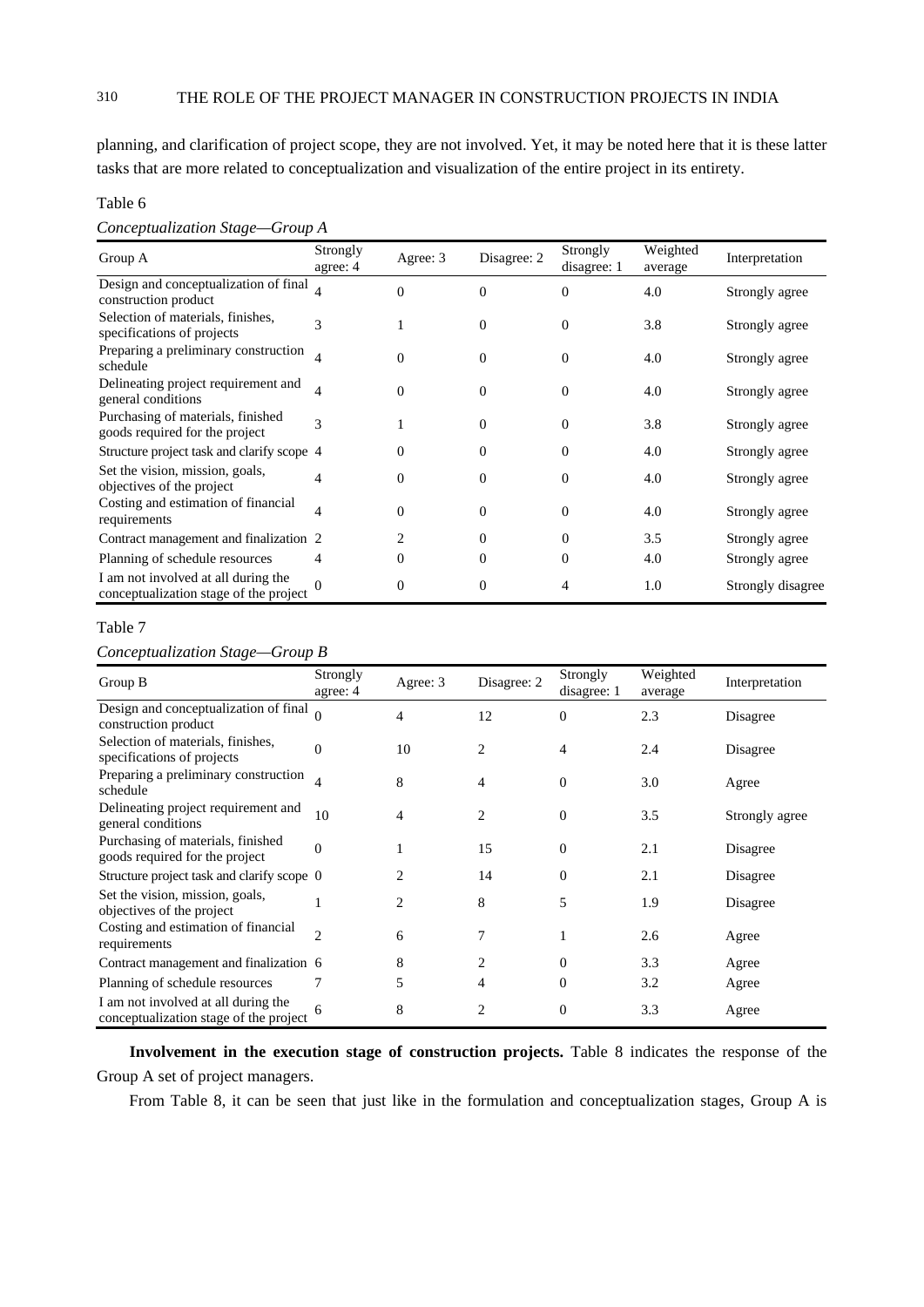actively involved in the execution stage of the construction projects as well. This includes materials allocation, co-ordination activities, supervision and monitoring, document control, manpower allocation, and holding of project meetings.

# Table 8

#### *Execution Stage—Group A*

| Group A                                                                       | Strongly<br>agree: 4 | Agree: 3       | Disagree: 2 | Strongly<br>disagree: 1 | Weighted<br>average | Interpretation    |
|-------------------------------------------------------------------------------|----------------------|----------------|-------------|-------------------------|---------------------|-------------------|
| Manpower allocation/labor<br>management                                       | 3                    |                | $\theta$    | $\Omega$                | 3.8                 | Strongly agree    |
| Monitoring of time, quality, resource<br>utilization, costs, project progress | $\overline{4}$       | $\Omega$       | $\Omega$    | $\Omega$                | 4.0                 | Strongly agree    |
| Provide direction for progress of<br>project                                  | $\mathfrak{D}$       | $\mathfrak{D}$ | $\theta$    | $\theta$                | 3.5                 | Strongly agree    |
| Scheduling of activities/movement of<br>materials                             |                      | 3              | $\Omega$    | $\Omega$                | 3.3                 | Agree             |
| Materials planning/allocation                                                 | 4                    | $\Omega$       | $\Omega$    | $\Omega$                | 4.0                 | Strongly agree    |
| Supervision of overall plans/change<br>management                             | $\overline{4}$       | $\Omega$       | $\Omega$    | $\Omega$                | 4.0                 | Strongly agree    |
| Manage project<br>meetings/correspondence                                     | 4                    | $\Omega$       | $\theta$    | $\Omega$                | 4.0                 | Strongly agree    |
| Conflict<br>management/troubleshooting/issue<br>resolution                    | 4                    | $\Omega$       | $\Omega$    | $\Omega$                | 4.0                 | Strongly agree    |
| Document control                                                              |                      | 2              |             | $\mathbf{0}$            | 3.0                 | Agree             |
| Co-ordination of activities                                                   | 4                    | $\Omega$       | $\Omega$    | $\Omega$                | 4.0                 | Strongly agree    |
| I am not involved in the execution<br>stage of the project                    | $\mathbf{0}$         | $\Omega$       |             | 3                       | 1.3                 | Strongly disagree |

Table 9 indicates the response of the Group B set of project managers.

# Table 9

| Execution Stage—Group B |  |  |
|-------------------------|--|--|
|-------------------------|--|--|

| Group B                                                                       | Strongly<br>agree: 4 | Agree: 3       | Disagree: 2 | Strongly<br>disagree: 1 | Weighted<br>average | Interpretation    |
|-------------------------------------------------------------------------------|----------------------|----------------|-------------|-------------------------|---------------------|-------------------|
| Manpower allocation/labor<br>management                                       | 12                   | $\overline{4}$ | $\Omega$    | 4                       | 4.0                 | Strongly agree    |
| Monitoring of time, quality, resource<br>utilization, costs, project progress | 11                   | 5              | $\theta$    | $\theta$                | 3.7                 | Strongly agree    |
| Provide direction for progress of<br>project                                  | $\mathbf{0}$         | 6              | 10          | $\Omega$                | 2.4                 | Disagree          |
| Scheduling of activities/movement of<br>materials                             | 12                   | 4              | $\theta$    | $\theta$                | 3.8                 | Strongly agree    |
| Materials planning/allocation                                                 | 13                   | 3              | $\Omega$    | $\theta$                | 3.8                 | Strongly agree    |
| Supervision of overall plans/change<br>management                             | 10                   | 2              | 4           | $\Omega$                | 3.4                 | Agree             |
| Manage project<br>meetings/correspondence                                     | 8                    | 8              | $\theta$    | $\Omega$                | 3.5                 | Strongly agree    |
| Conflict<br>management/troubleshooting/issue<br>resolution                    | 10                   | 6              | $\theta$    | $\Omega$                | 3.6                 | Strongly agree    |
| Document control                                                              | 15                   | 1              | $\theta$    | $\theta$                | 3.9                 | Strongly agree    |
| Co-ordination of activities                                                   | 16                   | $\Omega$       | $\theta$    | $\Omega$                | 4.0                 | Strongly agree    |
| I am not involved in the execution<br>stage of the project                    | $\mathbf{0}$         | $\overline{0}$ | 4           | 12                      | 1.3                 | Strongly disagree |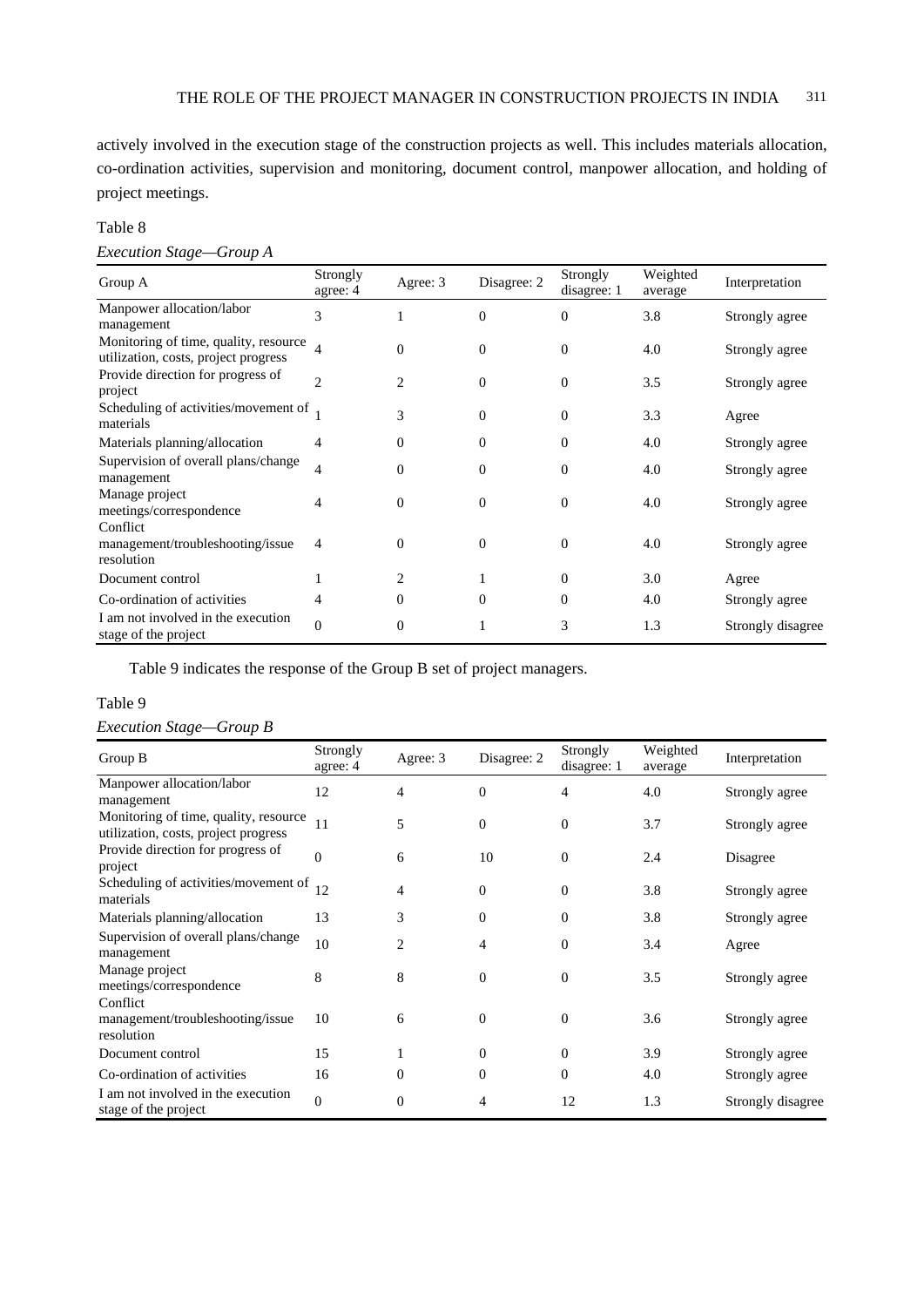From Table 9, it can be seen that all the project managers belonging to Group B strongly agree that they are involved in the execution stage of the construction projects. This includes the entire range and set of activities defined in the table. The only parameter where they do not appear to agree is on providing direction for the overall progress of the project. It appears that conceptual processes are left out of their purview of their responsibilities, with their scope of task heavily skewed in favor of supervision, monitoring, and allocation of men and materials.

**Involvement in the completion stage of construction projects.** Table 10 indicates the response of Group A managers.

#### Table 10

| Completion Stage-Group A |  |
|--------------------------|--|
|--------------------------|--|

| Group A                                                           | Strongly<br>agree: 4 | Agree: 3       | Disagree: 2    | Strongly<br>disagree: 1 | Weighted<br>average | Interpretation |
|-------------------------------------------------------------------|----------------------|----------------|----------------|-------------------------|---------------------|----------------|
| Achieving substantial completion                                  | 3                    |                | $\Omega$       | $\Omega$                | 3.8                 | Strongly agree |
| Aggressive punch list completion                                  | $\overline{4}$       | 0              | $\Omega$       | $\Omega$                | 4.0                 | Strongly agree |
| Submission of drawings,<br>maintenance manuals, warranties        | $\overline{c}$       | 2              | $\Omega$       | $\Omega$                | 3.5                 | Strongly agree |
| Close out with sub-contractors on<br>their individuals            |                      | 3              | $\Omega$       | $\Omega$                | 3.3                 | Agree          |
| Preparation and validation of check<br>list                       | 4                    | $\Omega$       | $\Omega$       | $\Omega$                | 4.0                 | Strongly agree |
| Obtain customer feedback and get<br>their sign off on the project | 4                    | $\theta$       | $\Omega$       | $\Omega$                | 4.0                 | Strongly agree |
| Handing over finished product to<br>customer                      | 4                    | $\Omega$       | $\Omega$       | $\Omega$                | 4.0                 | Strongly agree |
| Compare and contrast actual with<br>projections on time and cost  | 4                    | $\Omega$       | $\Omega$       | $\Omega$                | 4.0                 | Strongly agree |
| Post completion maintenance                                       |                      | $\mathfrak{D}$ |                | $\Omega$                | 3.0                 | Agree          |
| I am not involved in the completion<br>stage of the project       | $\Omega$             | $\Omega$       | $\mathfrak{D}$ | 2                       | 1.5                 | Disagree       |

From Table 10, it is evident that even during the completion stage of the construction project, all the Group A set of project managers are actively involved. This includes check list validation, handing over finished product to customers, administrative tasks such as submission of drawings and manuals, obtaining customer feedback and checking on their satisfaction levels, comparison of actual costs and timelines vis-à-vis budgeted costs and timelines, and even overview of maintenance post completion of the project.

Table 11 indicates the involvement of Group B set of managers in the completion stage of the construction projects.

Amongst the Group B set of managers, there are some involvements in the completion stages. This includes handing over product to customers, preparation of cost sheets, maintenance, and close out with vendor partners. However, they all disagree that they are actively involved in the completion stages of the construction projects.

The findings from Tables 6-9 underscore the ambiguities that were identified in section of the literature review on the role of the project manager in construction projects. The views of Jha (2013), Hopp and Spearman (2011), Egan (2012), De Ridder and Vrijhoef (2013), Bruckmann (2013), Collins (2010), and Dave et al. (2012) all indicate focus on one or the other four aforementioned stages of construction projects. These include planning, administration, purchase, scheduling, cost control, close out, and knowledge management.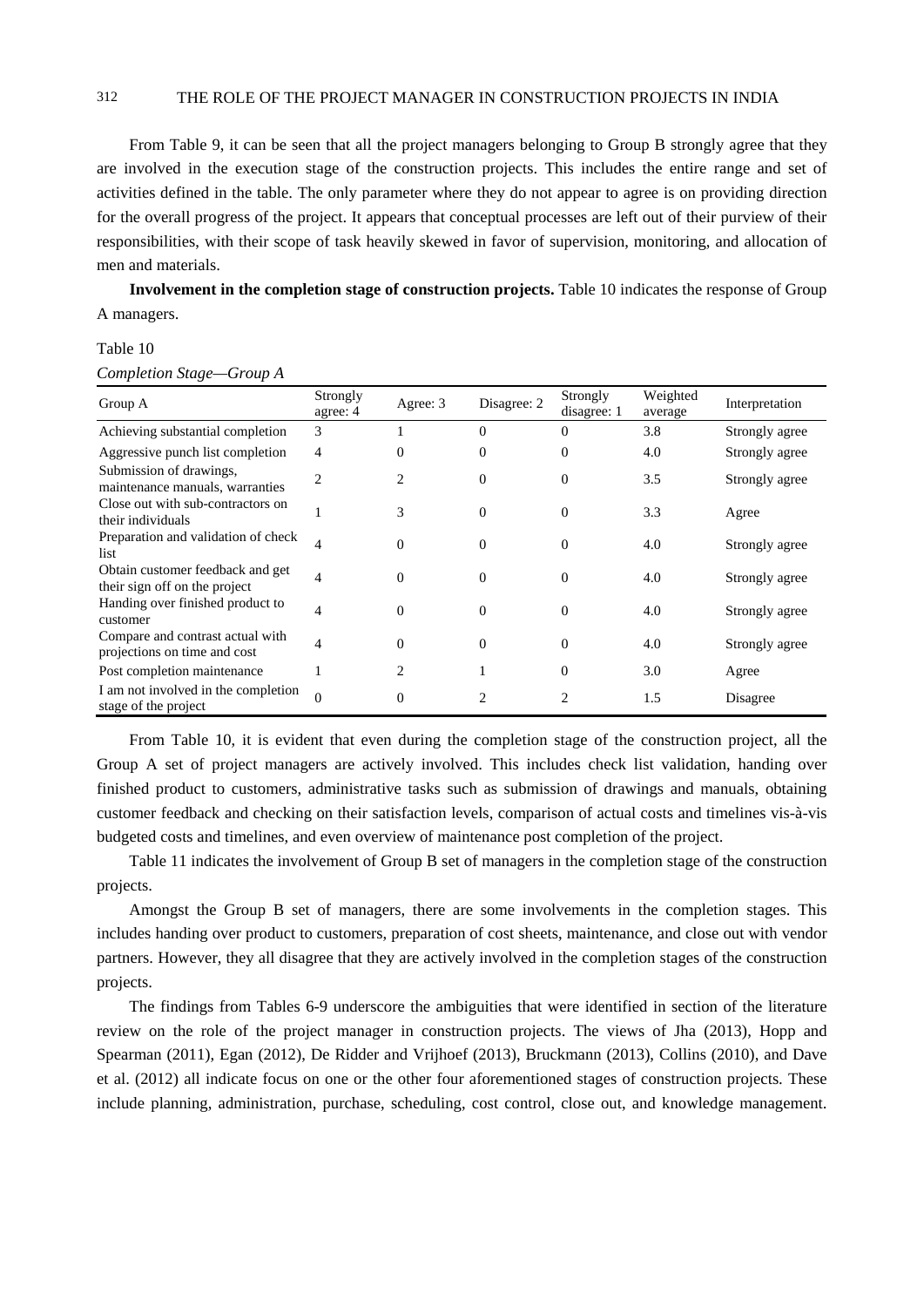The only voice of dissent was that of Bradley (2011) who said that given the complexity and uncertainties of modern construction projects, it is imperative that project managers be actively involved in all stages of the construction project. As against this imperative however, only four out of the 20 respondents considered in this research were involved in all the stages of the project. These four also identified themselves as leaders. The other 16 managers were not involved in all the stages of the project to an equal degree. There is a heavy skewing towards the execution stage of the project. This indicates that in India, project managers are expected to play a more important role in the operations and administration side of the construction projects rather than in conceptualization, visualization, and goal setting.

Table 11

| Group B                                                           | Strongly<br>agree: 4 | Agree: 3                      | Disagree: 2 | Strongly<br>disagree: 1 | Weighted<br>average | Interpretation |
|-------------------------------------------------------------------|----------------------|-------------------------------|-------------|-------------------------|---------------------|----------------|
| Achieving substantial completion                                  | 8                    | 4                             | $\Omega$    | 4                       | 3.0                 | Agree          |
| Aggressive punch list completion                                  | 2                    | 6                             |             |                         | 2.6                 | Agree          |
| Submission of drawings,<br>maintenance manuals, warranties        | $\overline{0}$       | 6                             | 0           | 10                      | 1.8                 | Disagree       |
| Close out with sub-contractors on<br>their individuals            | 5                    | 6                             | 5           |                         | 3.0                 | Agree          |
| Preparation and validation of check<br>list                       | 3                    | 2                             | 10          | $\Omega$                | 2.4                 | Disagree       |
| Obtain customer feedback and get<br>their sign off on the project |                      | $\mathfrak{D}_{\mathfrak{p}}$ | 13          | $\Omega$                | 2.3                 | Disagree       |
| Handing over finished product to<br>customer                      | 6                    | $\mathcal{D}_{\mathcal{L}}$   | 8           | 5                       | 2.9                 | Agree          |
| Compare and contrast actual with<br>projections on time and cost  | $\overline{5}$       | 6                             | $\theta$    | $\Omega$                | 2.7                 | Agree          |
| Post completion maintenance                                       | 9                    | $\overline{c}$                | 5           | $\Omega$                | 3.3                 | Agree          |
| I am not involved in the completion<br>stage of the project       | 3                    | 4                             | 6           | 3                       | 2.4                 | Disagree       |

However, Hilton (2010), Greenwood et al. (2013), and De Ridder (2011) in section of the literature review all agreed that while technical, operational, and administrative roles are indeed necessary and essential, it is also equally important that project managers perform a more holistic role. That is, they must be actively involved in all stages of the project and liase with all the departments and sections in order to truly make a difference. It may be inferred from this that the current view of the project managers in construction projects which is that of a "watchman" must change.

This will also be in accordance with the definitions of project management identified in the literature review where it was identified that a project is always defined in terms of budget, scope, and schedule. The literature identified all the critical success factors of construction projects. This includes client satisfaction, training, manpower competencies, management of labor, finance and logistics, clear channels of communications, and goal setting. These are elements that impact the project at all four stages of its evolution and to that extent a project manager's involvement or non-involvement in all four stages will impact the effectiveness of the end project in terms of cost, time, quality, and customer satisfaction. What must be noted also is that those managers who considered themselves as leaders were actively involved across all four stages of the construction projects, while the other managers focused almost exclusively on monitoring operations during the execution stage only.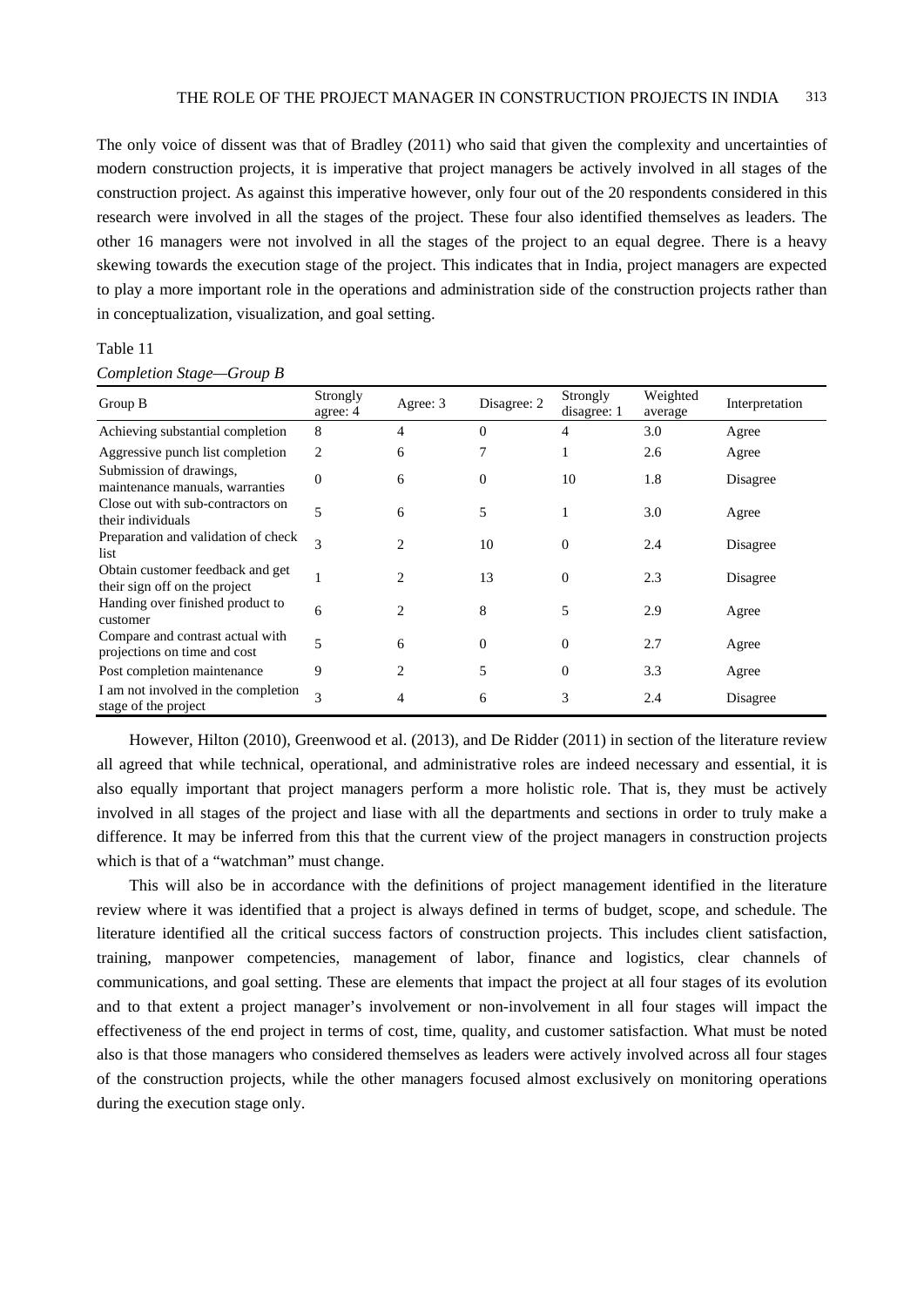The next four questions will test the respondents as to what in their opinion is the most important skill for a project manager.

**Management skills for a project manager.** Table 12 indicates the management skills necessary for a project manager.

#### Table 12

*Management Skills—Group A* 

| Group A                              | Strongly<br>agree: 4 | Agree: 3 | Disagree: 2 | Strongly<br>disagree: 1 | Weighted<br>average | Interpretation    |
|--------------------------------------|----------------------|----------|-------------|-------------------------|---------------------|-------------------|
| Time management                      |                      | O        |             | $\Omega$                | 4.0                 | Strongly agree    |
| Quality management                   |                      | 0        |             | 0                       | 4.0                 | Strongly agree    |
| Contract management                  |                      |          | 0           | $\Omega$                | 3.8                 | Strongly agree    |
| Inventory management                 |                      | 0        |             | $\Omega$                | 4.0                 | Strongly agree    |
| Resource allocation and management 2 |                      |          | $_{0}$      | $\Omega$                | 3.5                 | Strongly agree    |
| Safety and security management       |                      |          |             | $\Omega$                | 3.0                 | Agree             |
| Financial management skills          | 4                    | 0        |             | $\Omega$                | 4.0                 | Strongly agree    |
| Stress management skills             |                      |          |             | $\Omega$                | 3.8                 | Strongly agree    |
| None of the above                    | 0                    |          |             |                         | 1.0                 | Strongly disagree |

From Table 12, it can be seen that the Group A managers have rated all the management skills as being very important. These include the ability to manage time, quality, inventories, resource allocation, finances, as well as such factors as stress, safety, and security.

Table 13 indicates the response from Group B managers.

#### Table 13

*Responses From Group B Managers* 

| Group $B$                            | Strongly<br>agree: 4 | Agree: 3 | Disagree: 2 | Strongly<br>disagree: 1 | Weighted<br>average | Interpretation    |
|--------------------------------------|----------------------|----------|-------------|-------------------------|---------------------|-------------------|
| Time management                      | 15                   |          | 0           | $\theta$                | 3.9                 | Strongly agree    |
| <b>Ouality management</b>            | 14                   |          | $\Omega$    | $\theta$                | 3.9                 | Strongly agree    |
| Contract management                  | 4                    | 8        |             |                         | 2.9                 | Agree             |
| Inventory management                 |                      | 6        |             | 2                       | 2.9                 | Agree             |
| Resource allocation and management 2 |                      |          |             | 6                       | 2.1                 | Disagree          |
| Safety and security management       | $\mathbf{0}$         |          |             | 6                       | 1.8                 | Disagree          |
| Financial management skills          | 8                    | ◠        |             |                         | 2.8                 | Agree             |
| Stress management skills             | $\Omega$             |          | 4           | 10                      | 1.5                 | Disagree          |
| None of the above                    | 0                    | 0        | $\Omega$    | 16                      | 1.0                 | Strongly disagree |

It is evident from Table 13 that the Group B managers consider some management skills as being more important than others. These pertain to management of time, quality, contracts, inventory, and finance. However, they do not agree that such aspects, such as stress management, safety and security management, and allocation of resources or delegation of powers, are important for project managers.

**Technical skills for a project manager.** Table 14 indicates the response from Group A managers.

From Table 14, it can be seen that all the technical skills have been rated as being most important by the Group A managers. This includes computer skills, project management tools, technical tools, as well as knowledge of construction equipment. Table 15 indicates the response from Group B managers.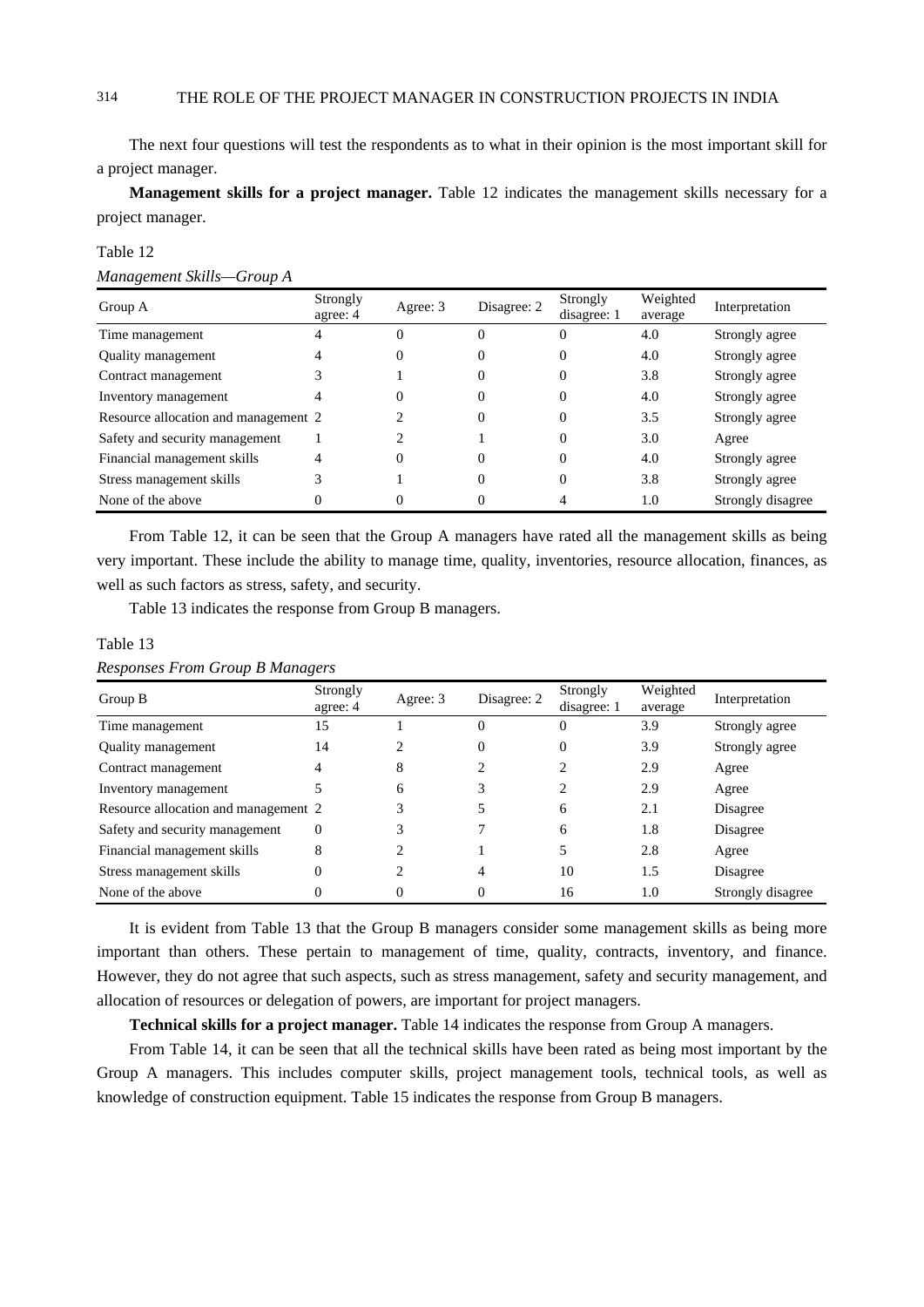# Table 14

# *Responses From Group A Managers*

| Group A                                                       | Strongly<br>agree: 4 | Agree: 3                      | Disagree: 2 | Strongly<br>disagree: 1 | Weighted<br>average | Interpretation    |
|---------------------------------------------------------------|----------------------|-------------------------------|-------------|-------------------------|---------------------|-------------------|
| Awareness of technology and<br>techniques                     |                      | 3                             | $\Omega$    | $\overline{0}$          | 3.3                 | Agree             |
| Ability to understand technical<br>drawing and project design | $\overline{4}$       | $\Omega$                      | $\theta$    | $\overline{0}$          | 4.0                 | Strongly agree    |
| Basic knowledge of construction<br>equipment                  | $\mathfrak{D}$       | $\mathfrak{D}_{\mathfrak{p}}$ | $\Omega$    | $\overline{0}$          | 3.5                 | Strongly agree    |
| Strong computer skills                                        | 4                    | $\Omega$                      | $\Omega$    | $\Omega$                | 4.0                 | Strongly agree    |
| Advance knowledge of PM tools like<br>PERT, CPM               |                      | $\Omega$                      | $\theta$    | $\theta$                | 4.0                 | Strongly agree    |
| None of the above                                             | $\Omega$             | $\Omega$                      | $\Omega$    | 4                       | 1.0                 | Strongly disagree |

#### Table 15

*Responses From Group B Managers* 

| Group B                                                       | Strongly<br>agree: 4 | Agree: 3 | Disagree: 2 | Strongly<br>disagree: 1 | Weighted<br>average | Interpretation |
|---------------------------------------------------------------|----------------------|----------|-------------|-------------------------|---------------------|----------------|
| Awareness of technology and<br>techniques                     | $\overline{c}$       | 8        |             |                         | 2.7                 | Agree          |
| Ability to understand technical<br>drawing and project design | C                    | 9        |             | 4                       | 2.8                 | Agree          |
| Basic knowledge of construction<br>equipment                  |                      | 9        |             | $\Omega$                | 3.2                 | Agree          |
| Strong computer skills                                        | 4                    | 4        | 6           | 2                       | 2.6                 | Agree          |
| Advance knowledge of PM tools like $\sim$<br>PERT, CPM        |                      | 4        | 3           |                         | 3.2                 | Agree          |
| None of the above                                             | $\Omega$             | 0        | 0           | 16                      | 1.0                 | Disagree       |

Like the Group A managers, the Group B managers are unanimous that project managers should possess strong technical skills as can be seen in Table 15.

**Interpersonal skills for a project manager.** Table 16 indicates the views of Group A managers towards interpersonal skills.

# Table 16

*Interpersonal Skills—Group A Managers* 

| Group A                                             | Strongly<br>agree: 4 | Agree: 3       | Disagree: 2 | Strongly<br>disagree: 1 | Weighted<br>average | Interpretation    |
|-----------------------------------------------------|----------------------|----------------|-------------|-------------------------|---------------------|-------------------|
| Issue resolution                                    | 3                    |                |             | $\Omega$                | 3.8                 | Strongly agree    |
| Strong networking and liasoning skill 4             |                      | 0              | $\Omega$    | $\Omega$                | 4.0                 | Strongly agree    |
| Ability to articulate project<br>objectives to team | 4                    | $\Omega$       | $\Omega$    | $\Omega$                | 4.0                 | Strongly agree    |
| Communication skills                                | $\overline{4}$       | $\Omega$       | $\Omega$    | $\Omega$                | 4.0                 | Strongly agree    |
| Ability to negotiate with customers,<br>supervisors | $\overline{4}$       | $\Omega$       | $\Omega$    | $\Omega$                | 4.0                 | Strongly agree    |
| Co-ordinating ability amongst<br>different          | $\mathfrak{D}$       | $\mathfrak{D}$ | $\Omega$    | $\Omega$                | 3.5                 | Strongly agree    |
| Delegation skills                                   |                      |                | $\Omega$    | $\Omega$                | 3.3                 | Agree             |
| None of the above                                   | 0                    | 0              |             |                         |                     | Strongly disagree |

Interpersonal skills have been rated very high by all the managers. These include the ability to resolve various issues, networking and communication skills, the ability to negotiate with vendor partners, co-ordinate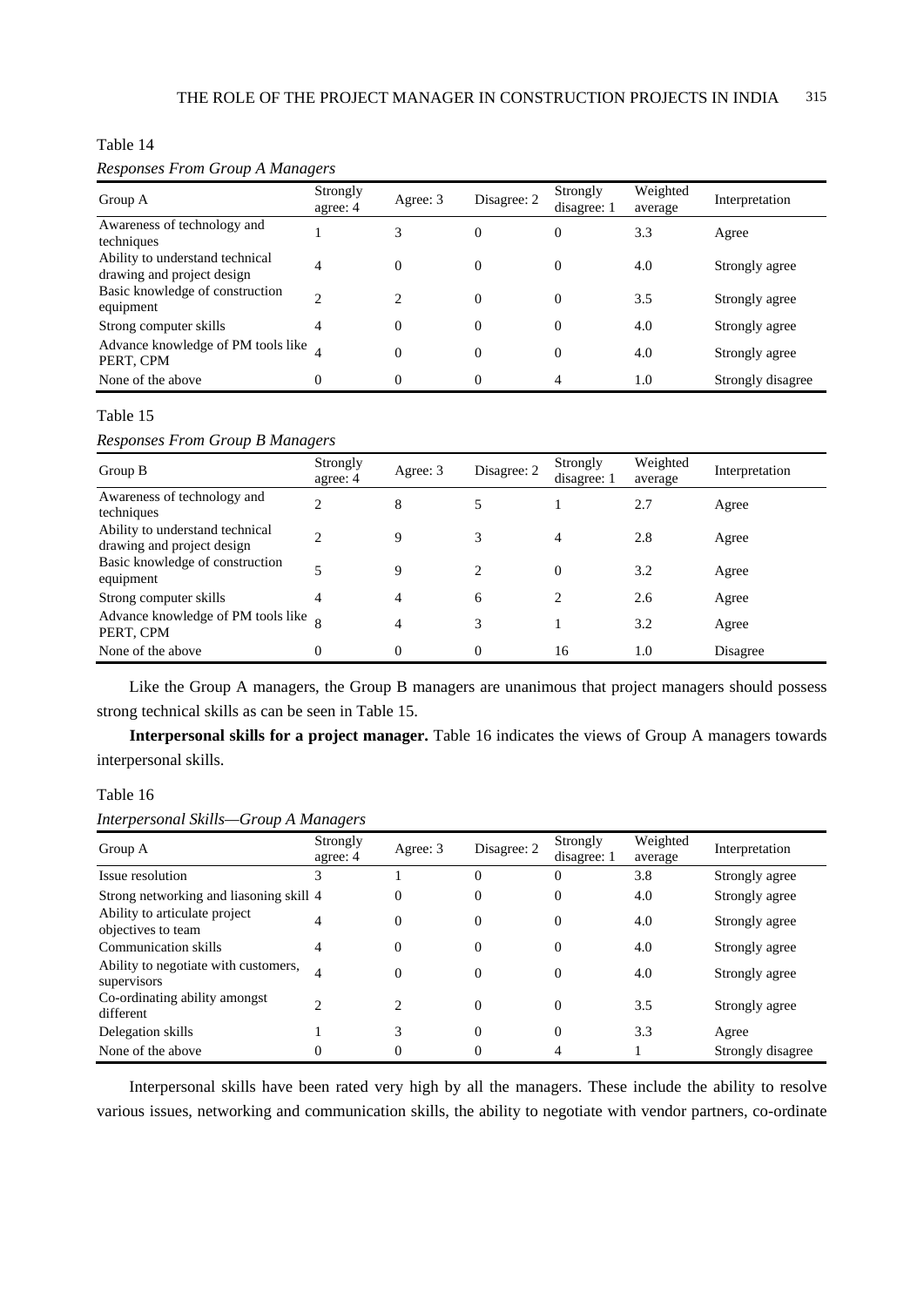with different stakeholders, and the ability to delegate as well.

Table 17 indicates the views of Group B managers on interpersonal skills.

From Table 17, it would see from the Group B set of manager's rate that some interpersonal skills are more important than others. Thus skills like conflict resolution, the ability to network and communicate, and negotiation skills have been rated as being important. However, the managers reported that the ability to achieve co-ordination amongst different stakeholders and delegation skills is not important. This points to a somewhat authoritarian style of functioning.

#### Table 17

*Interpersonal Skills—Group B Managers* 

| Group B                                             | Strongly<br>agree: 4 | Agree: 3       | Disagree: 2 | Strongly<br>disagree: 1 | Weighted<br>average | Interpretation    |
|-----------------------------------------------------|----------------------|----------------|-------------|-------------------------|---------------------|-------------------|
| Issue resolution                                    | 11                   | 5              | 0           | $\Omega$                | 3.7                 | Strongly agree    |
| Strong networking and liasoning skill 2             |                      | 8              |             |                         | 2.7                 | Agree             |
| Ability to articulate project<br>objectives to team | 6                    | $\overline{c}$ | 4           | 4                       | 2.6                 | Agree             |
| Communication skills                                |                      | 4              | 4           | $\Omega$                | 3.0                 | Agree             |
| Ability to negotiate with customers,<br>supervisors | 11                   | 5              | $\theta$    | $\Omega$                | 3.7                 | Strongly agree    |
| Co-ordinating ability amongst<br>different          |                      | $\overline{4}$ | 10          | 2                       | 2.4                 | Disagree          |
| Delegation skills                                   | 3                    | $\overline{c}$ | 8           | 3                       | 2.3                 | Disagree          |
| None of the above                                   | $\Omega$             | 0              |             | 9                       | 1.4                 | Strongly disagree |

An analysis of the mentioned sections indicates that the Group A managers believed that project managers must necessarily possess managerial, technical, interpersonal, and human skills. However, the Group B set of managers emphasize more on technical skills rather than any of the other skills. This is not to state that the Group B managers do not believe that project managers should not have managerial, interpersonal, or human skills. However, they rate the technical skills as being far more important and even sufficient for a project manager to possess. When contrasted with the roles they play in construction projects, namely that of operations during the execution stage, this attitude may be better understood. Nevertheless, it only underscores why the Group B set of managers cannot be considered to be leaders, whilst the Group A set of managers may be.

The mentioned literature identified the qualities that a project manager who is also a leader must possess. It is important for the project manager to be well experienced, qualified, and technically competent. However, it is also equally important for the project manager to possess good communication, delegation, influencing, team building, problem solving, conflict resolution, planning and goal setting, visioning, and human skills. This must be viewed from the prism of the overall objectives of construction projects. These include achieving customer satisfaction on the one hand and profitability and market share on the other. The achievement of these objectives cannot depend on any specific sets of technical skills alone but a combination of skills. These have been outlined by Bhagwat (2012), Chua et al. (1999), De Ridder (2011), and Drucker (2010) who also stated that managers who possess these combinations of skills and competencies then guide the organization towards achievement of goals. Such a person is also a leader whose main task is accomplishment of organizational goals.

It is obvious that the Group A set of managers possessed all these skills and competencies as compared to the Group B set of managers who emphasized more on technical competence. Whether this has any bearing on the effectiveness of the construction project will next be examined.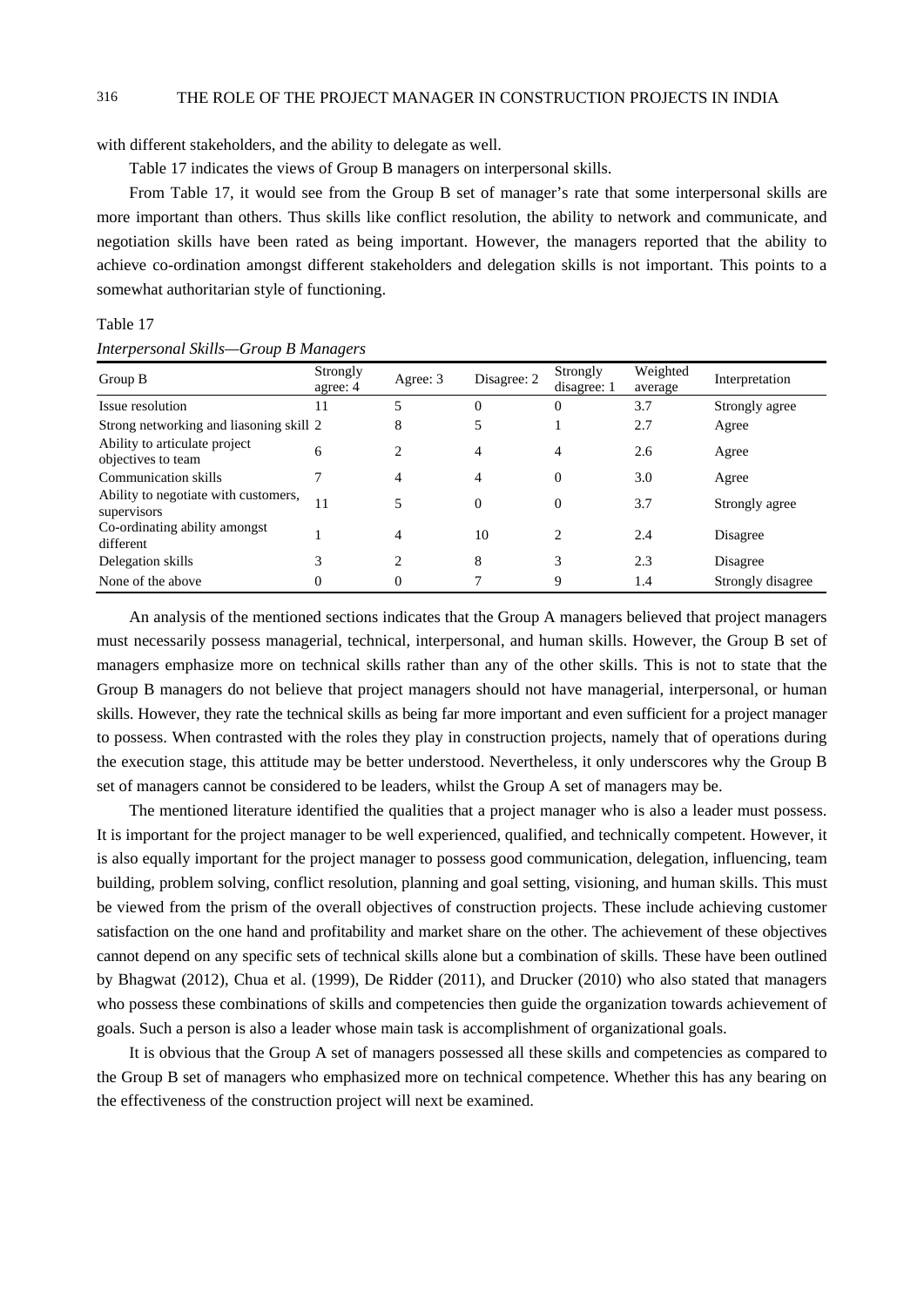# **Section C—Effectiveness of Project Management**

This section measures the effectiveness of project management measured in terms of time, cost, quality, and customer satisfaction

**Quality.** The respondents were asked to indicate the average percentage differences that occur between the finally accepted design and the final product that was constructed. Figure 6 indicates the response of the Group A set of managers.



*Figure 6. Group A-Quality.* 

It can be seen that none of the respondents indicated that there was no deviation at all. Seventy-five percent of them said that there was approximately a 10% deviation from finally accepted designs with the remaining 25% said that the extent of deviation extended from 11% to 25%.



Figure 7 indicates the response of Group B set of managers.

*Figure 7.* Group B—Quality.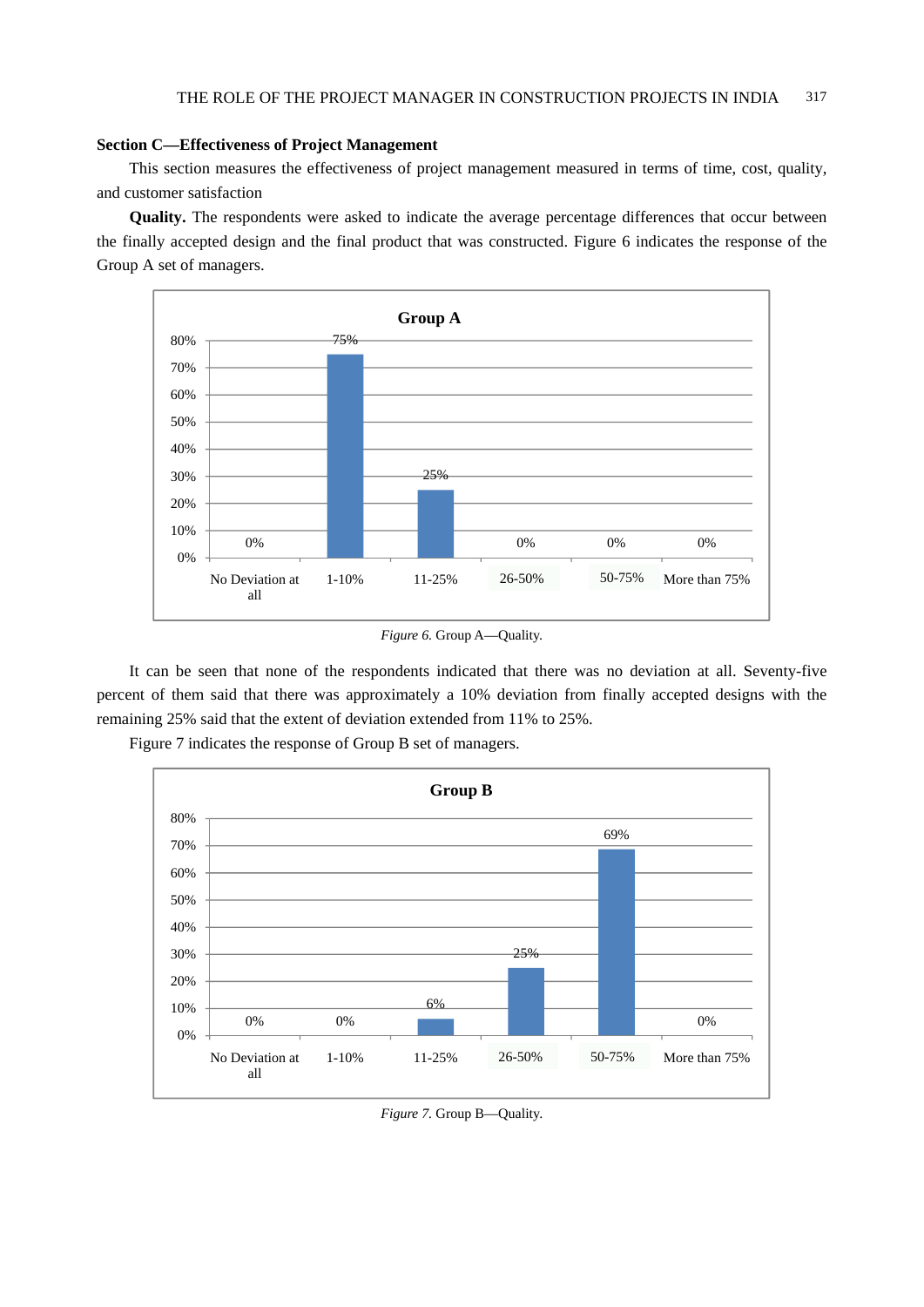It can be seen that 69% of the Group B set of managers indicate deviations in final design in the range of 50% to 75% with 31% of them reporting deviations from 6% to 25% from final designs.

What may be noted here is that while both groups indicate a deviation from final design, the extent of deviation is more amongst Group B set of managers as compared to Group A set of managers.

**Timeliness.** Figures 8 and 9 indicate the response of Group A and Group B managers respectively with respect to the query on whether on an average, the time of their respective production completion cycles has increased, decreased, or remained the same.



*Figure 8.* Group A—Timeliness.

It can be seen from Figure 8 that all the Group A managers indicate that their product completion cycles have decreased.



*Figure 9.* Group B—Timeliness.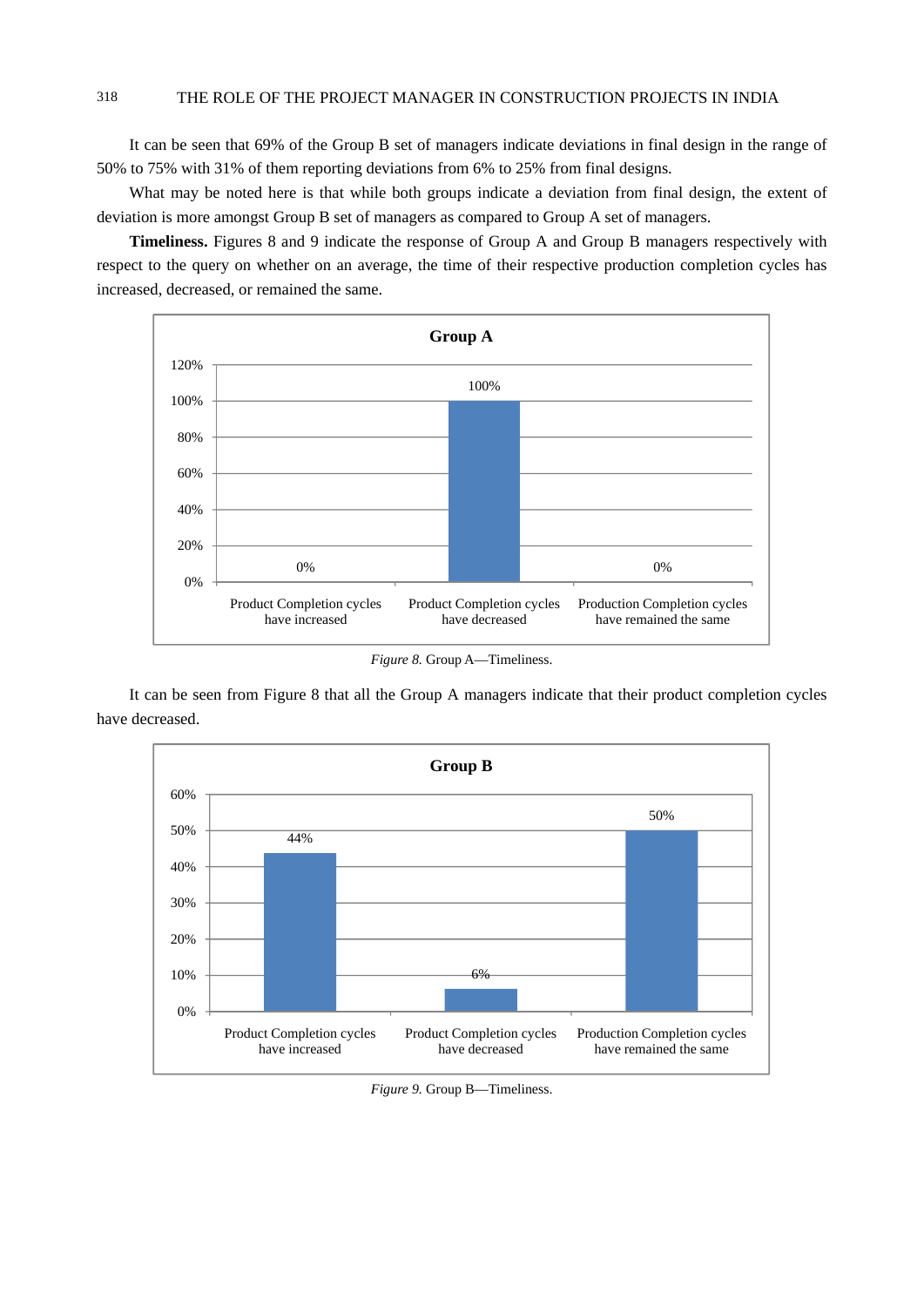From Figure 9, a mixed response is evident. Only 6% state that their product cycles have decreased. Fifty percent state that their product cycles have remained the same, while 44% state that their product completion cycles have in fact increased.

The inference here is that even against the parameter of timeliness, it is project managed by Group A set of managers which is completed in more timely fashion as compared to Group B set of managers.

**Costs.** Figure 10 indicates Group A set of managers response towards cost control.



*Figure 10.* Group A managers—Cost control.

As can be seen from Figure 10, all the managers unanimously report that they finish their projects within stipulated budgets.





*Figure 11.* Group B managers—Cost control.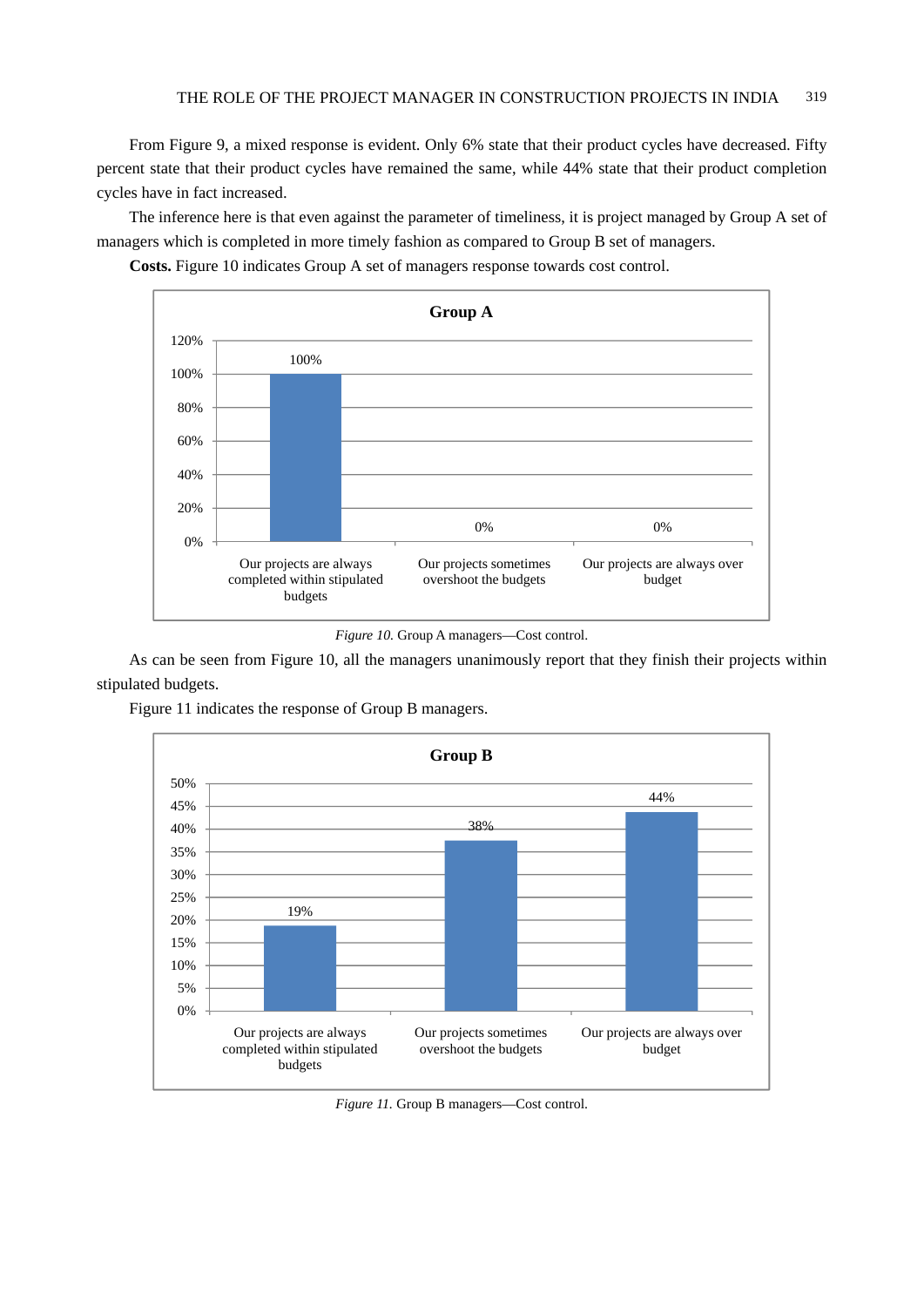Only 19% of Group B managers indicated that they finish their projects within stipulated budgets. Thirty-eight percent said that they sometimes encounter cost overruns, while as many as 44% said that their projects invariably overshoot budgets.



**Customer satisfaction.** Figure 12 indicates customer satisfaction levels amongst Group A managers.

*Figure 12.* Customer satisfaction—Group A.

It can be seen from Figure 12 that 75% of the respondents indicated that their customers report high levels of satisfaction with 25% of them reporting only moderate levels of satisfaction.

Figure 13 indicates response of Group B managers.



*Figure 13.* Customer satisfaction—Group B.

Only 6% of respondents indicated that their customers report high levels of customer satisfaction. Nineteen percent of the respondents indicated that their customers report moderate levels of customer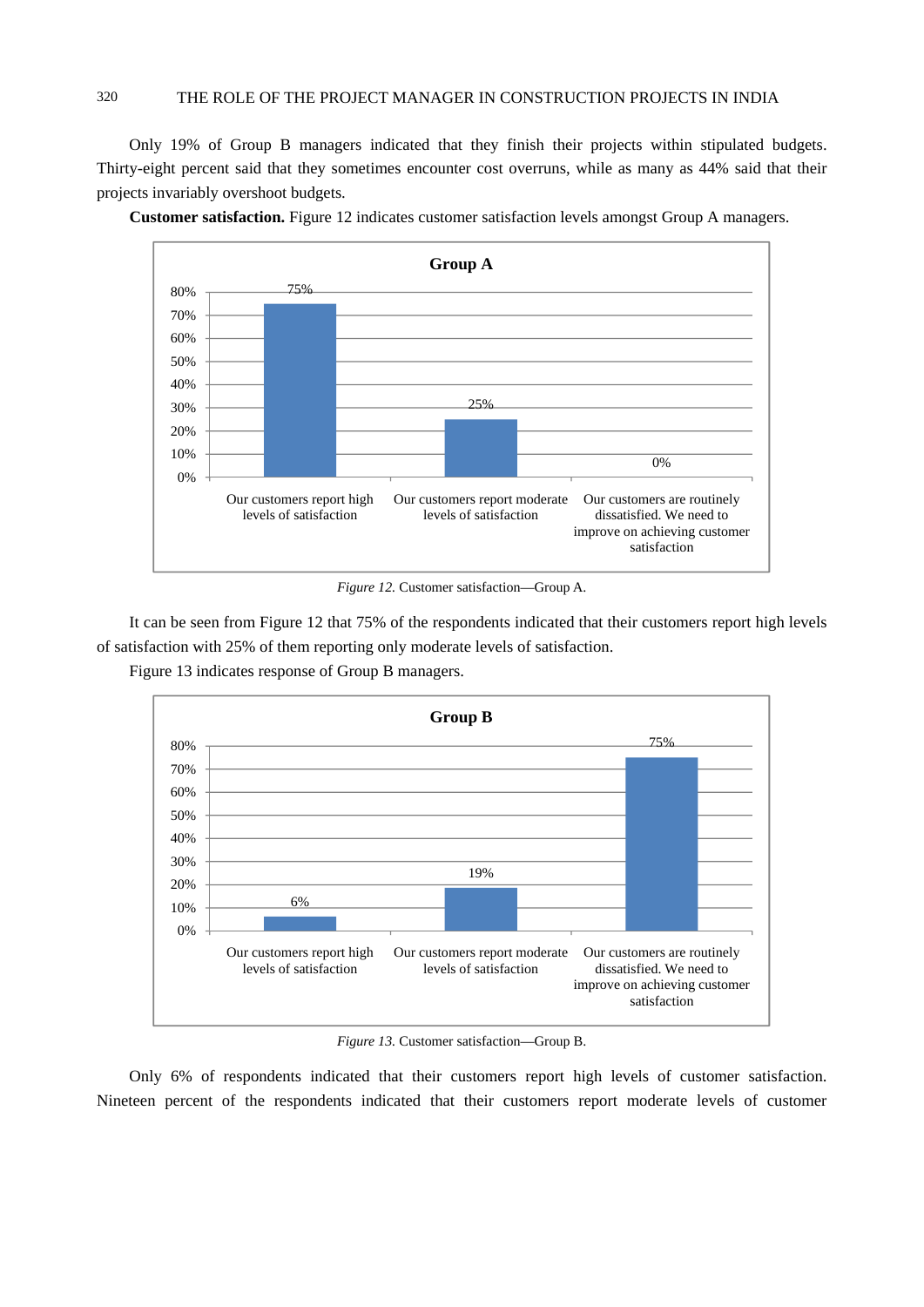satisfaction with as many as 75% of respondents indicating that their customers routinely express dissatisfaction and they need to work on improving customer satisfaction levels.

The results indicated in mention sections only serve to validate links between project managers and performance of construction projects identified in literature review. Insofar as the performance of a project is measured in terms of time, cost, quality, and customer satisfaction, the projects handled by the Group A set of managers are far more effective than the set of projects managed by the Group B set of managers. Incidentally, it is the former group who identify themselves as leaders as compared to the latter group.

# **Conclusions**

The main objective of this research was to examine whether or not a project manager assumes a leadership role in construction projects in India. The construction industry in India is at a cross road. Posting the liberalization of the country in 1991, India has witnessed a construction boom as rapid industrialization and urbanization creates an urgent need to improve infrastructure and provide for housing and commercial spaces. However, it was identified in the literature that if the construction industry is to leverage this boom in construction activity, it will have to counter many challenges. Not the least of these is the achievement of customer satisfaction. Key to achieving customer satisfaction is delivering the construction product within the required timelines, at or within the projected costs, and at the stipulated quality. Customer satisfaction is important, because this is what creates customer loyalty and good word of mouth marketing all of which translates into increased business, turnover, profitability, and market share for the construction firm. This is as true in India as it is in the rest of the world and other business sectors as well.

It is in light of these challenges that project management assumes significance. Indeed, the very first aim of this research was to ascertain the importance or the significance of a project manager. From the literature, it was identified that assigning a project manager on construction projects plays an important role in stream operations and ensuring that the objectives of the construction firm are achieved. Significant benefits were found to accrue on those projects which had a project manager as opposed to those projects which were managed without a project manager. The project manager was found to be the fulcrum around which the entire project revolves or the glue that sticks together each and every element of a construction project. It is because of this that the project manager may also be considered to be the leader of a project far more so than the end client or the owners/other managers of the construction firm. From the questionnaire survey administered to the 20 project managers in India, it was found that all of them were well experienced individuals with professional qualifications. It is evident that the construction sector in India recognizes the importance of project management and hires well qualified talent as project managers.

Having established the importance of project management, another aim was to understand the role that project managers actually play in construction projects. Here the analysis was conducted according to those managers who considered themselves at the helm of affairs with respect to their projects and were leaders and those who did not consider themselves to be leaders. It was found that amongst the former group, there was involvement in all the four stages of construction projects, including formulation, conceptualization, execution, and completion. Amongst the latter group, which was the majority group, the managers were all exclusively focusing on activities concerning the execution stage. This includes mainly adopting a supervisory or monitoring role rather than a holistic role, including goal setting, vision and mission formulation, planning, labor management, and relationship management. From this, it may be inferred that though the Indian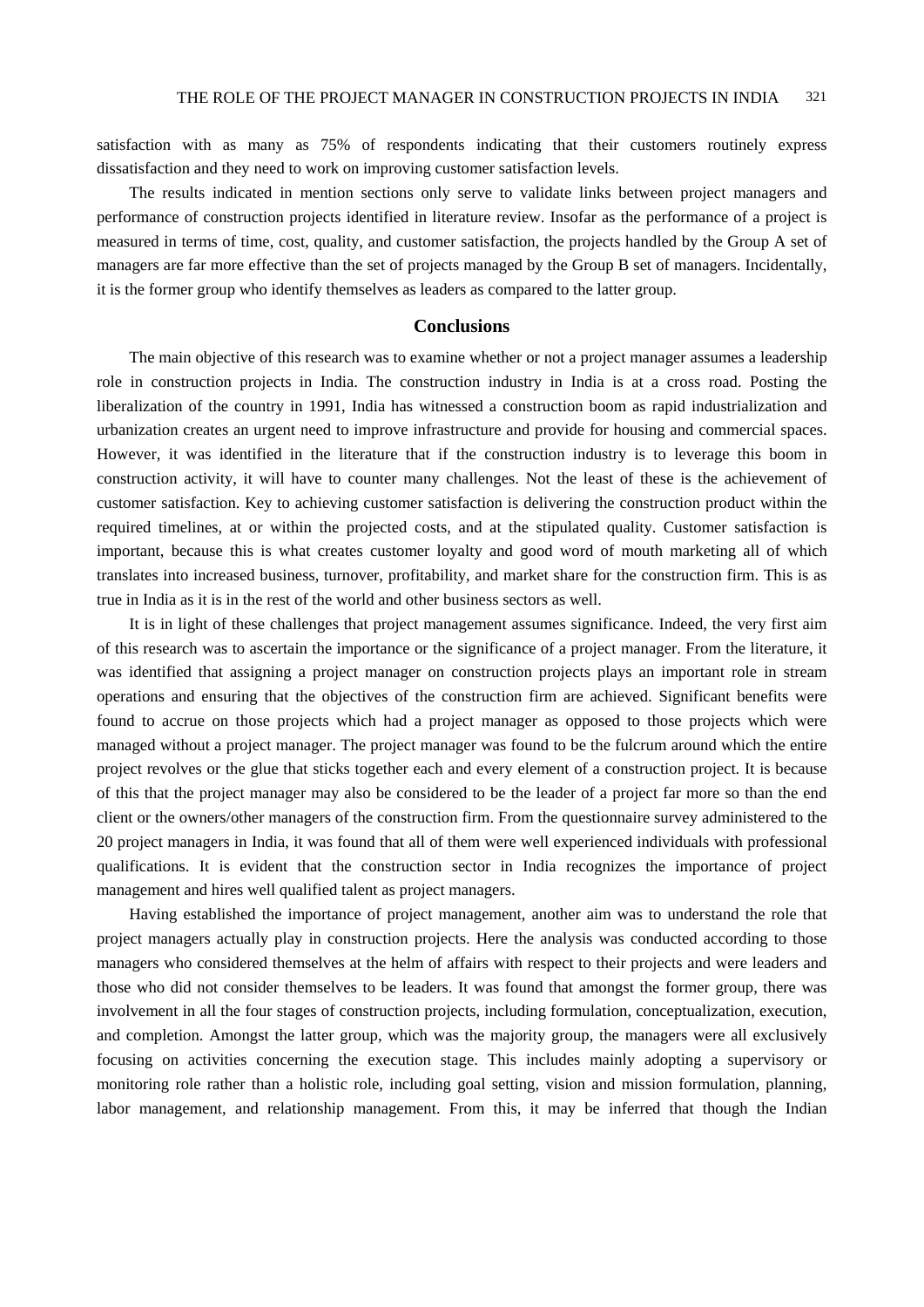construction industry recognizes the importance of project management and of project managers, the actual roles and responsibilities assigned to them are relegated only to a part rather than the whole project.

Another aim of this project was to ascertain the competencies of project managers. Amongst those managers who considered themselves to be leaders, there was equal importance accorded to technical, managerial, interpersonal, and human skills. However, while the other managers did not belittle the importance of the other skills, they focused almost exclusively on technical skills which were rated as being most important. However, from the literature, it was identified that if a manager was to be recognized as a leader, he/she must possess all those skills that relate to each and every aspect of the project. These include liasing, counseling and negotiating skills, technical competencies, and managerial skills related to management of time, cost, quality, inventory, as well as vendor/customer management among others. It is only such managers who will be able to assume the position at the helm of affairs of projects and guide these projects towards fulfillment of objectives.

A last critical aim was to ascertain any differences in performance in those projects where project managers were also leaders and in those projects where project managers did not hold positions of leadership. It was found from the questionnaire that against all the parameters of time, cost, quality, and customer satisfaction, those projects where project managers were leaders outperformed those where the project managers performed operations roles only.

It may therefore be concluded that project managers in construction projects must necessarily be leaders. This is particularly true of India, where project managers seem to be relegated to one or other task only rather than be involved in the entire projects and possessing a holistic set of skills and competencies. The hypotheses identified in the methodology chapter also stand validated. The more the project manager assumes a leadership role, the more cost efficient the project becomes. Timelines are adhered to and quality is enhanced. In addition, productivity of the labor force is improved and the turnover, profitability, and market share of the firm enhanced.

# **Future Scope of the Research**

This research only evaluated the performance of construction project managers against the parameters of cost, time, quality, and customer satisfaction. However, from the literature, other parameters were also established. These include productivity per man hour, job satisfaction levels, company turnover, and level of absenteeism/attrition rates as criteria. These metrics need to be further examined to establish the true scope of the role of project managers in construction projects.

How the transition from an operation role to a leadership role is to be achieved and also offers future scope of study. In addition, which particular competency is more important as compared to the others, within the overall skill and competency sets ascertained, needs to be better understood.

If in India, there is overwhelming focus on the execution stage of a construction project, adequate research needs to be done. Perhaps, this is the weakest area in Indian construction projects which needs the exclusive attention of qualified project managers. This needs to be better understood.

#### **References**

Abdel-Razek, R. H. (2012). Quality improvement in construction: Methodology and implementation. *ASCE Journal of Construction Engineering and Management, 124*(5), 354-360.

Arditi, D., & Gunaydin, H. M. (2011). Factors that affect process quality in the life cycle of building projects. *ASCE Journal of Construction Engineering and Management, 124*(3), 194-203.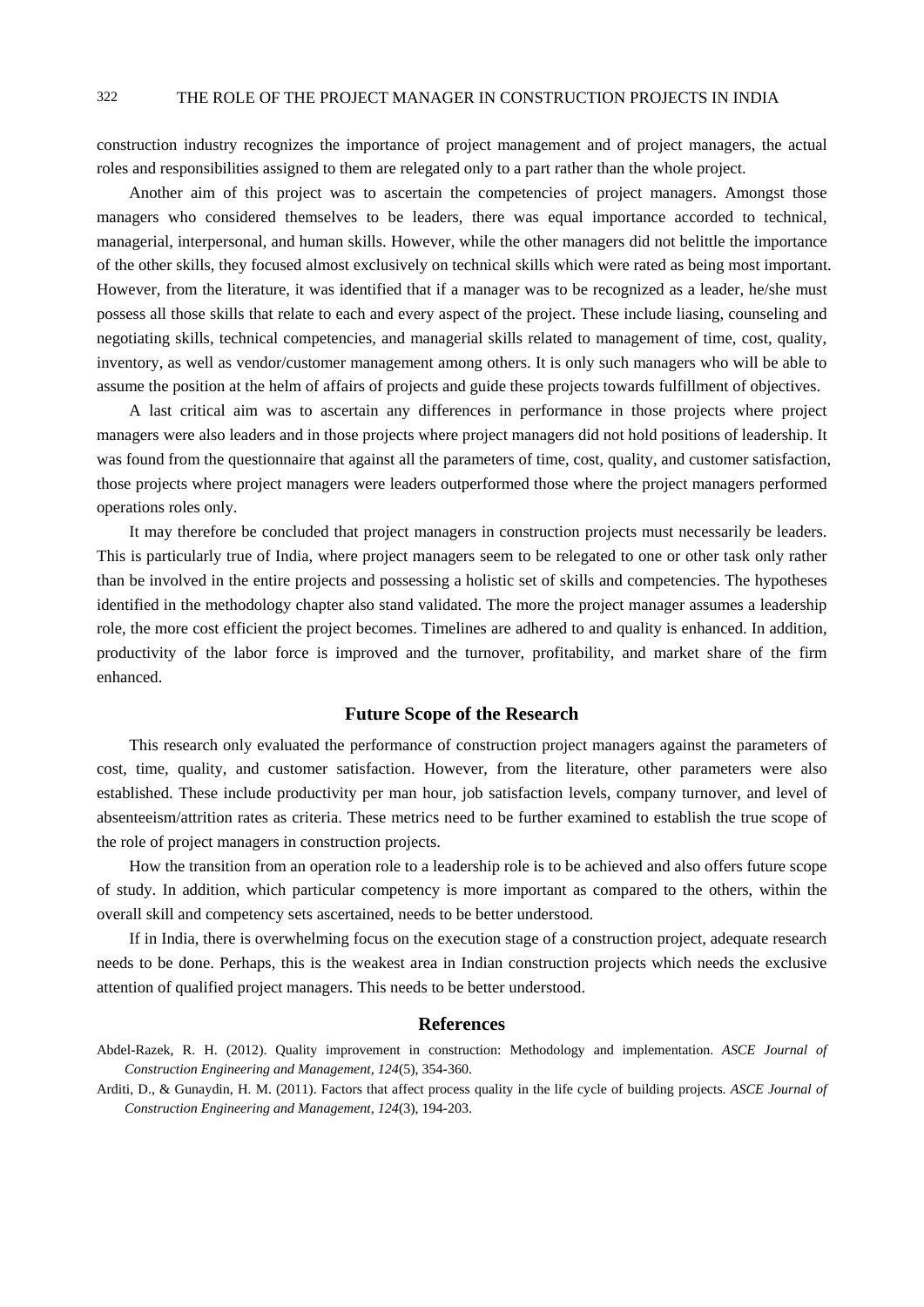- Austin, S. A., & Thompson, D. S. (2012). Integral value engineering in design. Proceedings from *COBRA Conference 2012*, RICS, Manchester.
- Barnes, M. (2011). *Construction project management* (Construction Project Management, London, UK).
- Berends, T. C. (2007). *Contracting economics of large engineering and construction projects.* New York: MacMillan Press.
- Bhagwat, R. (2012). Construction management practices. *Computers & Industrial Engineering, 53*(1), 43-62.
- Bradley, P. (2011). Project management—The way ahead. M&E Co-ordination. *Building Services Journal, 2,* 2-18.
- Bresnen, M., & Marshall, N. (2010). *Cultural change in construction: Developing the project managers role to improve project performance.* Swindon: Innovative Manufacturing Research Center.
- Brezet, H. (2012). *Sustainable product management. Towards sustainable product design conference*. London: The Centre for Sustainable Design.
- Brown, D., Dillard, J., & Marshall, S. (2009). *Triple bottom line: A business metaphor for a social construct*. Retrieved from http://www.sba.pdx.edu/faculty/darrellb/dbaccess/MIM/TBL.pdf
- Bruckmann, C. (2013). *Construction management* (Aalborg University, Sweden).
- Bubshait, A. A., & Al-Atiq, T. H. (2011). ISO 9000 quality standards in construction. *ASCE Journal of Management in Engineering, 15*(6), 41-46.
- Bunn, R., & Smith, T. (2013). Leadership in project management. *Building Services Journal, 8,* 23-42.
- Burdge, R. J., & Robertson, R. A. (2009). The role of the project manager in construction projects*. Environmental Impact Assessment Review, 10,* 81-90.
- Chua, D. K. H., Kog, Y. C., & Loh, P. K. (1999). Critical success factors for different project objectives. *ASCE Journal of Construction Engineering and Management, 125*(3), 142-150.
- CIRIA. (2013). *Leadership for project managers* (Design Manual, SP134-CIRIA, London).
- Collins, F. C. (2010). *Quality in construction: The ball in your court.* New York: Tata McGraw-Hill.
- Crittenden, B. (2012). *A practical guide to project management*. New York: McGraw & Hill.
- Dave, B., Koskela, L., Kagioglou, M., & Bertelsen, S. (2012). A critical look at integrating people, process and information technology within the construction industry. Proceedings from *the 16th Annual Conference of the International Group for Lean Construction IGLC16*, University of Salford, Manchester.
- De Ridder, H. A. J. (2011). *Living building concept for market dynamics, innovation and sustainable buildings*. Proceedings from *WCPM2007 Conference*, Delft University of Technology.
- De Ridder, H., & Vrijhoef, R. (2013). Developing a value-price-cost leverage model for integrated value chain and life cycle management of built objects. Proceedings from *CIB Student Chapters Symposium*, Hong Kong.
- Deming, W. E. (2012). *Out of the crisis*. Cambridge: The MIT Press.
- Drucker, P. F. (2010). *Concept of the corporation.* Boston: Beacon Press.
- Egan, J. (2012). *Rethinking construction in the India* (Construction Task Force, India Department of the Environment Transport and the Regions HMSO, London).
- Formoso, C. T., & Soibelman, L. (2012). Material waste in building industry: Main causes and prevention. *Journal of Construction Engineering and Management, 128*(4), 316-325.
- Greenwood, R., Jones, P., & Snow, C. (2013). *Construction waste minimization.* London: Good Practice Guide.
- Grover, K., & Somaya, B. (2011)*. India's top builders: The prestige group.* Bangalore: Construction World.
- Hague, P. (1987). *The industrial market research handbook*. London: Kogan Press.
- Hills, M. J., Fox, P., Fong, S. W., & Skitmore, M. (2011). The role of project managers in the construction industry. Proceedings from *AACE International,* Toronto, Canada.
- Hilton, C. (2010). Lean construction: A new paradigm for managing construction. Proceedings from *AACE International,* Toronto, Canada.
- Hopp, W. J., & Spearman, M. L. (2011). *Factory physics*. Chicago: Irwin.
- Jha, K. N. (2013). *Factors for the success of a construction project: An empirical study* (Doctoral thesis, Indian Institute of Technology, Delhi, India).
- Kamara, J. M. (2012). *Capturing client requirements in construction projects.* London: Thomas Telford.
- Kwakye, A. (2012). *Fast track construction* (CIOB occasional paper, Chartered Institute of Building, Ascort, UK).
- Love, P. E. D., & Smith, J. (2013). Benchmarking, benchaction, and benchlearning: Rework mitigation in projects. *ASCE Journal of Management in Engineering, 19*(4), 147-159.